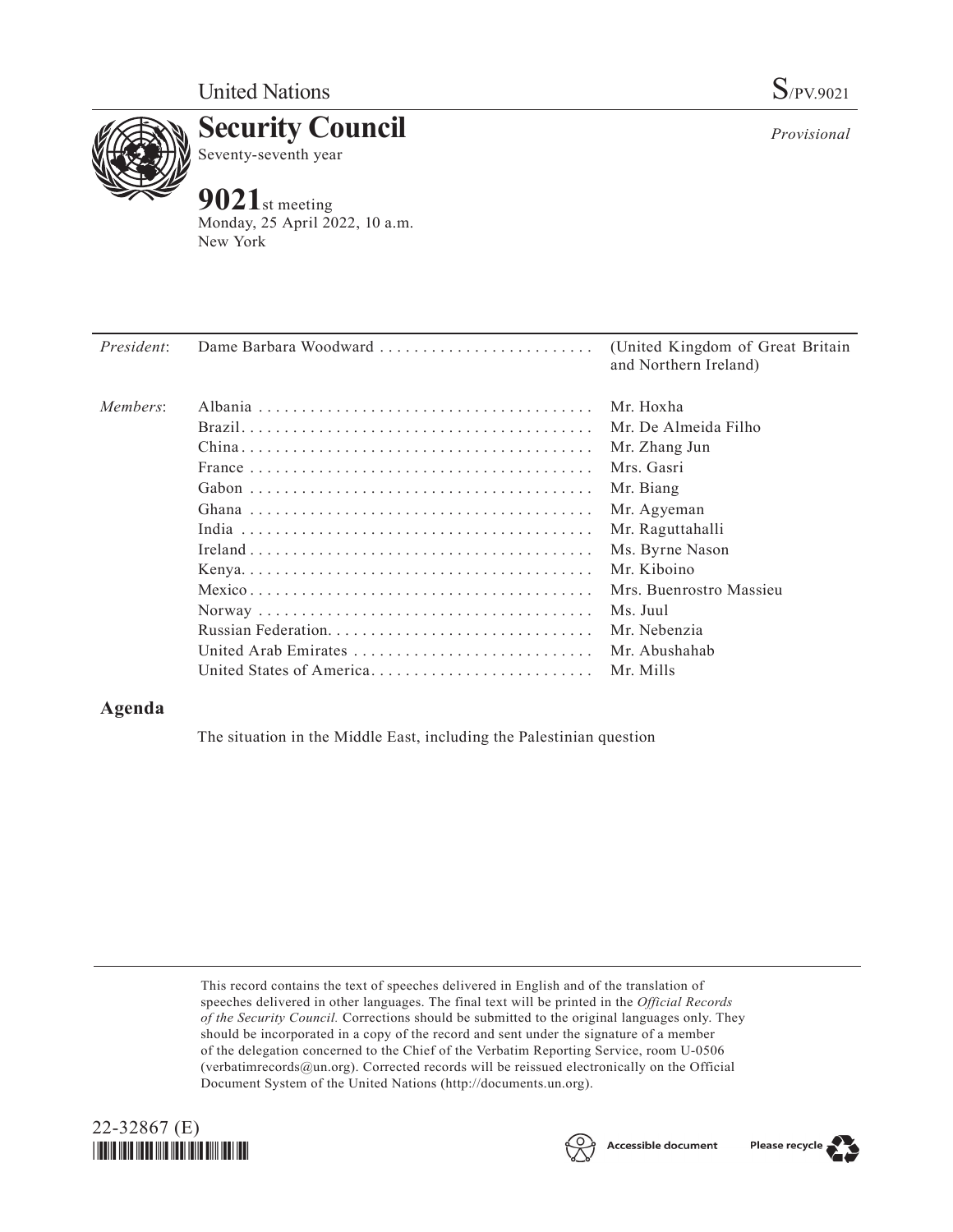*The meeting was called to order at 10.05 a.m.*

## **Adoption of the agenda**

*The agenda was adopted.*

## **The situation in the Middle East, including the Palestinian question**

**The President**: In accordance with rule 37 of the Council's provisional rules of procedure, I invite the representatives of Algeria, Bahrain, Bangladesh, Cuba, Egypt, Indonesia, the Islamic Republic of Iran, Israel, Japan, Jordan, Kuwait, Lebanon, Malaysia, the Maldives, Morocco, Oman, Pakistan, Peru, Qatar, the Republic of Korea, Saudi Arabia, South Africa, the Syrian Arab Republic, Tunisia, Turkey and the Bolivarian Republic of Venezuela to participate in this meeting.

I propose that the Council invite the Permanent Observer of the Observer State of Palestine to the United Nations to participate in the meeting, in accordance with the provisional rules of procedure and the previous practice in this regard.

There being no objection, it is so decided.

In accordance with rule 39 of the Council's provisional rules of procedure, I invite Mr. Tor Wennesland, Special Coordinator for the Middle East Peace Process, to participate in this meeting.

Mr. Wennesland is joining via video-teleconference.

In accordance with rule 39 of the Council's provisional rules of procedure, I also invite the following to participate in this meeting: His Excellency Mr. Silvio Gonzato, Deputy Head of the Delegation of the European Union to the United Nations; His Excellency Mr. Maged Abdelfattah Abdelaziz, Permanent Observer of the League of Arab States to the United Nations; and His Excellency Mr. Neville Gertze, Vice-Chair of the Committee on the Exercise of the Inalienable Rights of the Palestinian People.

The Security Council will now begin its consideration of the item on its agenda.

I give the floor to Mr. Wennesland.

**Mr. Wennesland**: Allow me to begin by wishing all Muslims a blessed Ramadan. I also extend my best wishes to all Christians and Jews who celebrated Easter and Passover.

When I briefed the Council in March (see S/PV.9000), I expressed my hope that this month and its holy days would be a peaceful and celebratory time. Sadly, this period has been marked by violence in the occupied West Bank, including East Jerusalem, and terror attacks in Israel, which have killed and injured scores of civilians. In Jerusalem, the situation remains relatively calm, despite inflammatory rhetoric and violent clashes between Palestinians and Israeli security forces that have taken place at the Holy Sites.

In Gaza, the launching of rockets is undermining the fragile stability that has prevailed since last May. Let me be clear  $-$  there is no justification for acts of terrorism or violence against civilians. Violence, provocations and incitement must stop immediately and be unequivocally condemned by all.

I also reiterate that political, religious and community leaders on all sides must continue to do their part to reduce tensions, uphold the status quo at the holy sites and ensure that their sanctity is respected by all. In this regard, I welcome statements by senior Israeli officials reiterating Israel's commitment to upholding the status quo and ensuring that only Muslims will be allowed to pray on the Holy Esplanade.

At this sensitive and volatile moment, Israeli and Palestinian leaders have made some commendable efforts to ease tensions, condemn attacks and rein in violence. Regional and international partners, such as the United Nations, Egypt and Jordan, have engaged to help restore calm at the holy sites and ensure continued access for Muslim worshippers. These efforts should continue.

Daily violence escalated sharply in the occupied Palestinian territory and in Israel.

In the occupied West Bank and Israel, 23 Palestinians, including three women and four children, were killed by Israeli security forces during demonstrations, clashes, search-and-arrest operations, attacks and alleged attacks against Israelis and other incidents, and 541 Palestinians, including 30 women and 80 children, were injured. Israeli settlers or other civilians perpetrated some 66 attacks against Palestinians resulting in nine injuries and damage to Palestinian property.

In all, 12 Israelis, including two women, as well as three foreign nationals, were killed and 82 Israelis, including some six children and four women, as well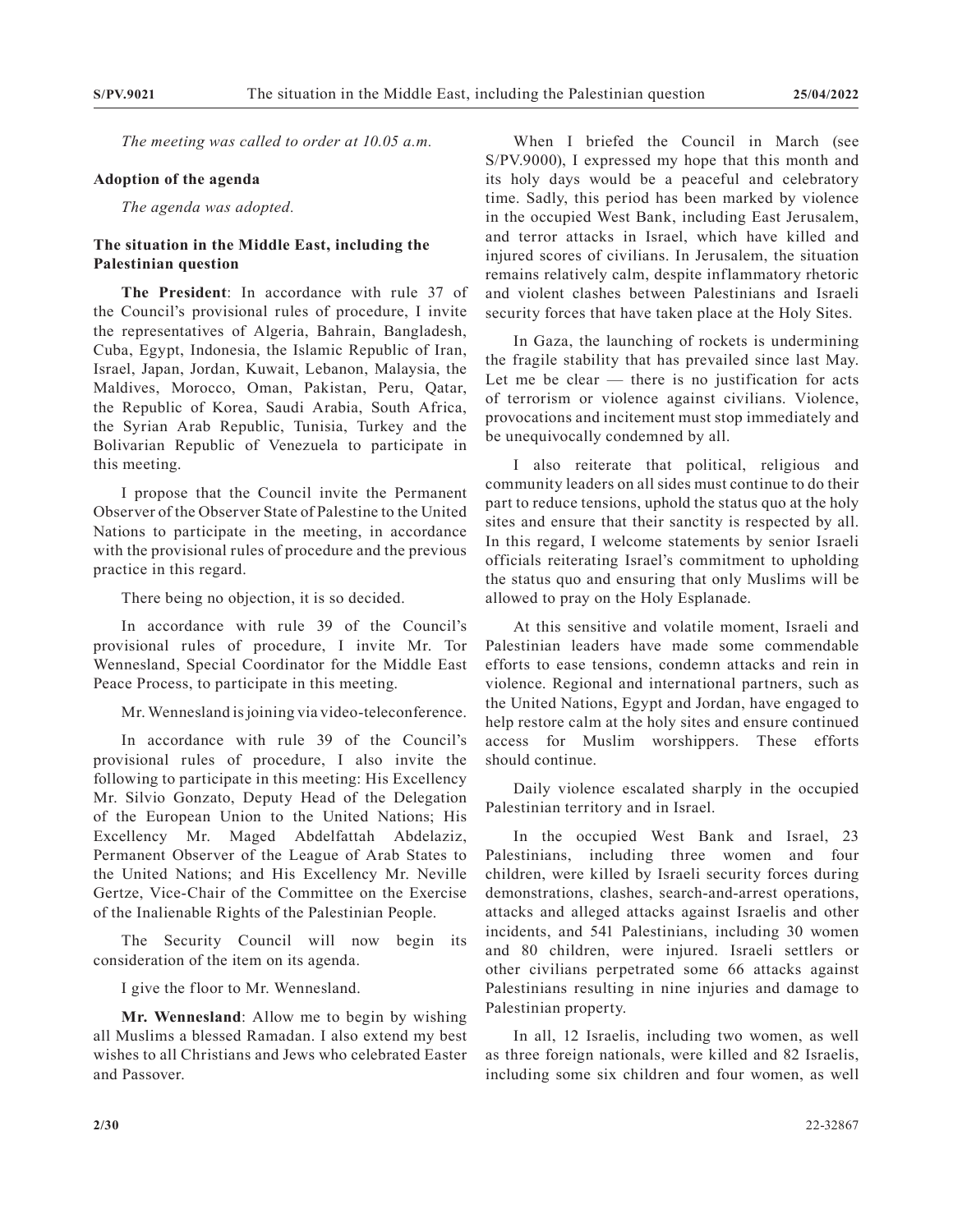as one foreign national, were injured by Palestinians in shooting, stabbing and ramming attacks, clashes, the throwing of stones and Molotov cocktails and other incidents. In total, Palestinians perpetrated some 104 attacks against Israeli civilians resulting in injuries and damage to Israeli property.

Over two weeks, four terrorist attacks took place inside Israel — the deadliest such attacks in years. On 22 March, an Israeli Arab man killed four Israeli civilians, including two women, in an attack in the Israeli city of Be'er Sheva, before being shot and killed by Israeli civilians. A week later, two Israeli Arab men carried out a shooting attack in the Israeli city of Hadera, killing two Israelis and injuring four others, before being shot and killed by the Israeli security forces.

On 29 March, a Palestinian man from the West Bank shot and killed three Israelis and two foreign nationals, injuring 10 others in a shooting attack in the city of B'nai Brak in central Israel. The assailant was shot and killed by the Israeli police. On 7 April, a Palestinian from the Jenin refugee camp in the West Bank carried out a shooting attack in the centre of the Israeli city of Tel Aviv, killing three Israeli civilians and injuring 14. Following an intensive manhunt, the assailant was shot dead by Israeli security forces on 8 April.

Following the attacks in Israel, Israeli authorities significantly reinforced Israeli security force presence along the separation barrier and increased military operations inside the occupied West Bank.

On 31 March, two Palestinians, including a 16-yearold boy, were killed during clashes and armed exchanges in Jenin during an Israeli security force search-andarrest operation; 20 Palestinians were injured.

On 10 April, Israeli security forces shot and killed an unarmed Palestinian woman with a vision impairment who ran with raised arms towards an Israeli security force checkpoint near Husan. Israeli authorities said they were investigating the incident.

On the same day, Israeli security forces shot and injured a 16-year-old Palestinian boy, who later died of his injuries.

On 13 April, a 14-year-old Palestinian boy was shot dead by Israeli security forces during clashes in Husan. The Israeli security forces said that boy had attempted to throw a Molotov cocktail at Israeli security forces when he was shot  $-$  an account disputed by Palestinian eyewitnesses.

Palestinians were also killed by Israeli security forces during search and arrest operations, exchanges of fire and clashes, including on 2 April and 9 April in Jenin; 10 April in Bethlehem and Jenin; 13 April in the village of Silwad, near Ramallah, and in Nablus; 14 April in Kafr Dan, near Jenin and 18 April in the village of Yamoun, near Jenin.

Other Palestinians were shot and killed, reportedly in the context of attacks or attempted attacks by Israeli security forces or Israeli civilians on 31 March near the settlement of Neve Daniel and on 10 April in Hebron.

On 15 April, during the early morning hours, a large number of Palestinians gathered at the Al-Aqsa compound. Some Palestinians threw stones, fireworks and other heavy objects towards Israeli security forces, which used stun grenades, sponge-tipped bullets and batons, including against some bystanders. In the midst of these clashes, several dozen Palestinians entered a mosque in the compound, with some continuing to throw stones and fireworks towards the Israeli security forces. Following a standoff with those inside, Israeli police entered the mosque and arrested those barricaded inside. During the clashes, some damage was caused to the structure of the mosque.

Some 160 Palestinians were injured, including four women, 27 children and at least one journalist, while some 400 were arrested, most of whom were released later that day. According to Israeli security forces, three policemen were injured during the clashes. The conduct of Israeli forces has raised concerns about possible excessive use of force. Importantly, noon prayers subsequently took place that day without major incident.

Over the following days, there were additional, though more limited clashes at the holy sites and in and around the Old City. Some 52 Palestinians were injured by Israeli security forces in these incidents and 10 Israelis were injured by Palestinians in two separate incidents. On 19 April, Israeli authorities decided, in line with past practice, that non-Muslims would not be allowed to visit the Holy Esplanade between Friday, 22 April and the end of the month of Ramadan.

Despite the tensions, overall, hundreds of thousands of Muslims, Jews and Christians have been able to celebrate the holy days in and around the Old City in relative peace and without further escalation.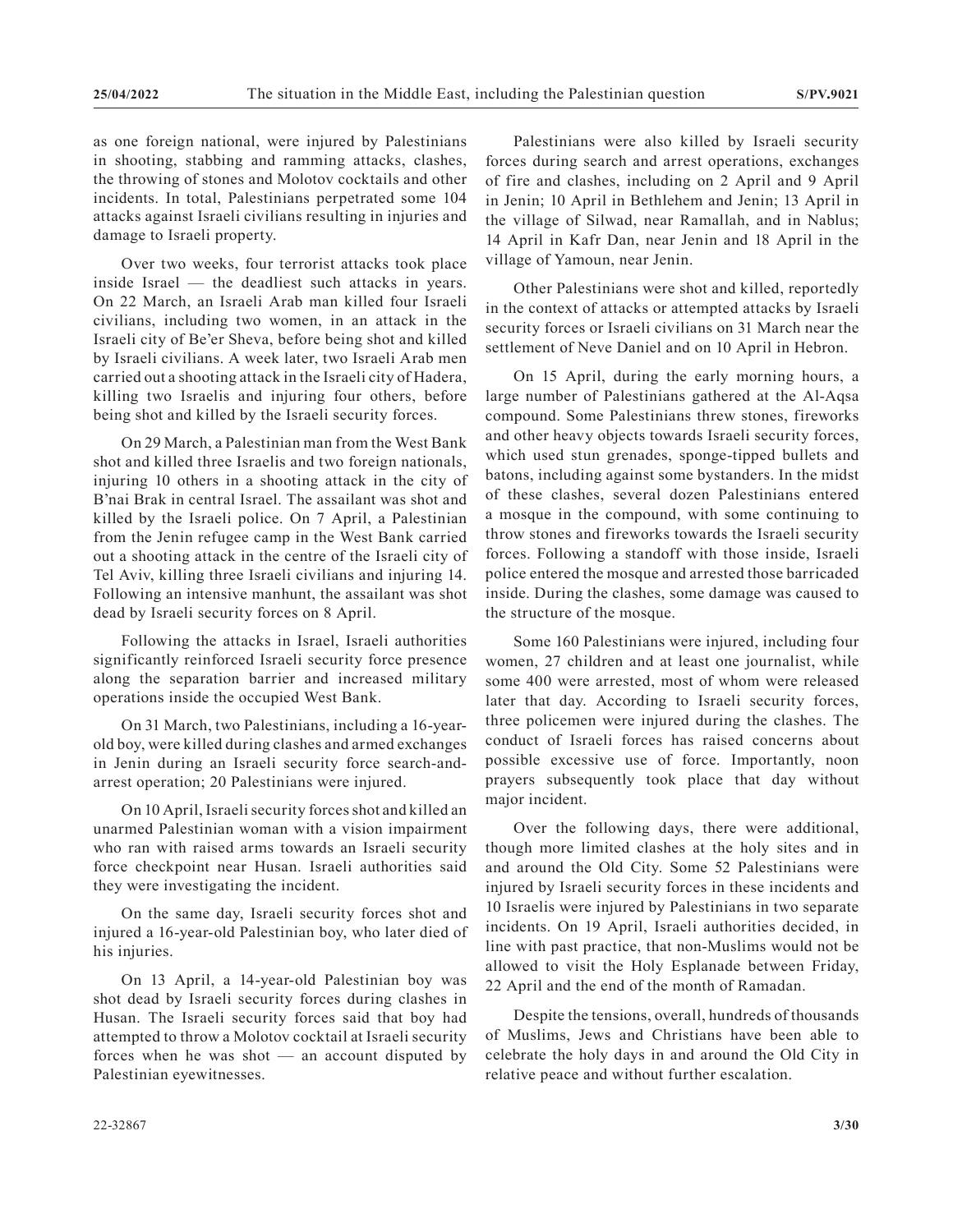I reiterate that perpetrators of all acts of violence must be held accountable and brought swiftly to justice. Security forces must exercise maximum restraint and use lethal force only when strictly unavoidable in order to protect life. I am particularly appalled that children continue to be killed and injured. I urge the Israeli authorities to conduct thorough and transparent investigations into all instances of possible excessive use of force.

Against the backdrop of continued settlement activities and ongoing pressure on Palestinian communities in the occupied West Bank, as well as heightened tensions, settler-related violence remained high, particularly following the terrorist attacks in Israel.

On 10 April, dozens of Palestinians vandalized and set fire to a Jewish holy site located in Area A in the West Bank city of Nablus, before being dispersed by Palestinian security forces. Vandalizing religious sites is unacceptable and has the potential to further escalate the situation. I call on all parties to ensure religious sites and places of worship are respected and protected.

Turning to settlement-related developments, on 27 March, members of an Israeli settler organization accompanied by Israeli police took over the first floor of a historic building in Jerusalem's Old City. The settlers' seizure took place amid ongoing legal proceedings over ownership of the property between the settler organization and the Greek Orthodox Patriarchate. In a statement issued on 29 March, the Patriarchate called the seizure a threat to the continued existence of a Christian Quarter in Jerusalem.

On 19 April, thousands of Israeli activists, accompanied by right-wing members of the Knesset, marched to the evacuated Homesh settlement, demanding its re-establishment. Prior to the march, Israeli security forces temporarily closed the main road and blocked the entrances to several villages, prompting clashes with Palestinians. At least 14 Palestinians were injured by rubber-coated metal bullets. I reiterate that all settlements are illegal under international law and constitute a marked obstacle to peace.

Ahead of and during the month of Ramadan, there was a slowdown in the demolition of Palestinian homes. Overall, the reporting period saw Israeli authorities demolish, seize or force owners to demolish 27 Palestinian-owned structures in Area C and one in occupied East Jerusalem, displacing eight Palestinians, including four children. The demolitions were carried out due to the lack of Israeli-issued building permits, which are nearly impossible for Palestinians to obtain. On 30 March, Israel's Supreme Court decided to postpone by some six months a ruling on the potential demolition of 38 homes in the Palestinian village of Al-Walajeh, near Jerusalem, citing progress in discussions between the Palestinian residents and Israeli authorities on advancing a building and zoning plan for the village. I call on Israeli authorities to end the demolition of Palestinian property and the displacement and eviction of Palestinians, and to approve additional plans that would enable Palestinians to build legally and address their development needs.

Turning to Gaza, the security, humanitarian and economic situation remains deeply troubling. Palestinians in Gaza continue to suffer as a result of years of severe economic and movement restrictions resulting from the Israeli closure regime, as well as the nature of Hamas rule and the ongoing threat of violence. After several months with no rocket fire, militants in Gaza launched five rockets towards Israel, with one landing in the Israeli town of Sderot and causing property damage. The others were intercepted by the Iron Dome system, landed short in the Strip, or landed in open areas inside Israel.

In retaliation, the IDF conducted air strikes against what it said were Hamas targets in the Strip, with no injuries reported. Following the rocket launches, Israeli authorities closed the Erez crossing into Israel to Palestinian workers and traders on 24 and 25 April. I reiterate that the indiscriminate launching of rockets towards Israeli population centres violates international law and must stop immediately.

Some positive developments related to movement and access in and out of the Strip took place during the reporting period. On 27 March, the Israeli Government approved the issuance of 20,050 permits for Palestinian workers from Gaza to enter Israel, in addition to some existing 2,500 permits issued for traders and businessmen. The Government also allocated some \$12 million to improving the crossings between Gaza and Israel, as the amount of goods exiting Gaza remains at a relatively high level.

In a separate decision, Israeli authorities approved essential medical equipment, such as mobile X-ray machines, and reduced restrictions on the import to Gaza of 56 communications items, many of them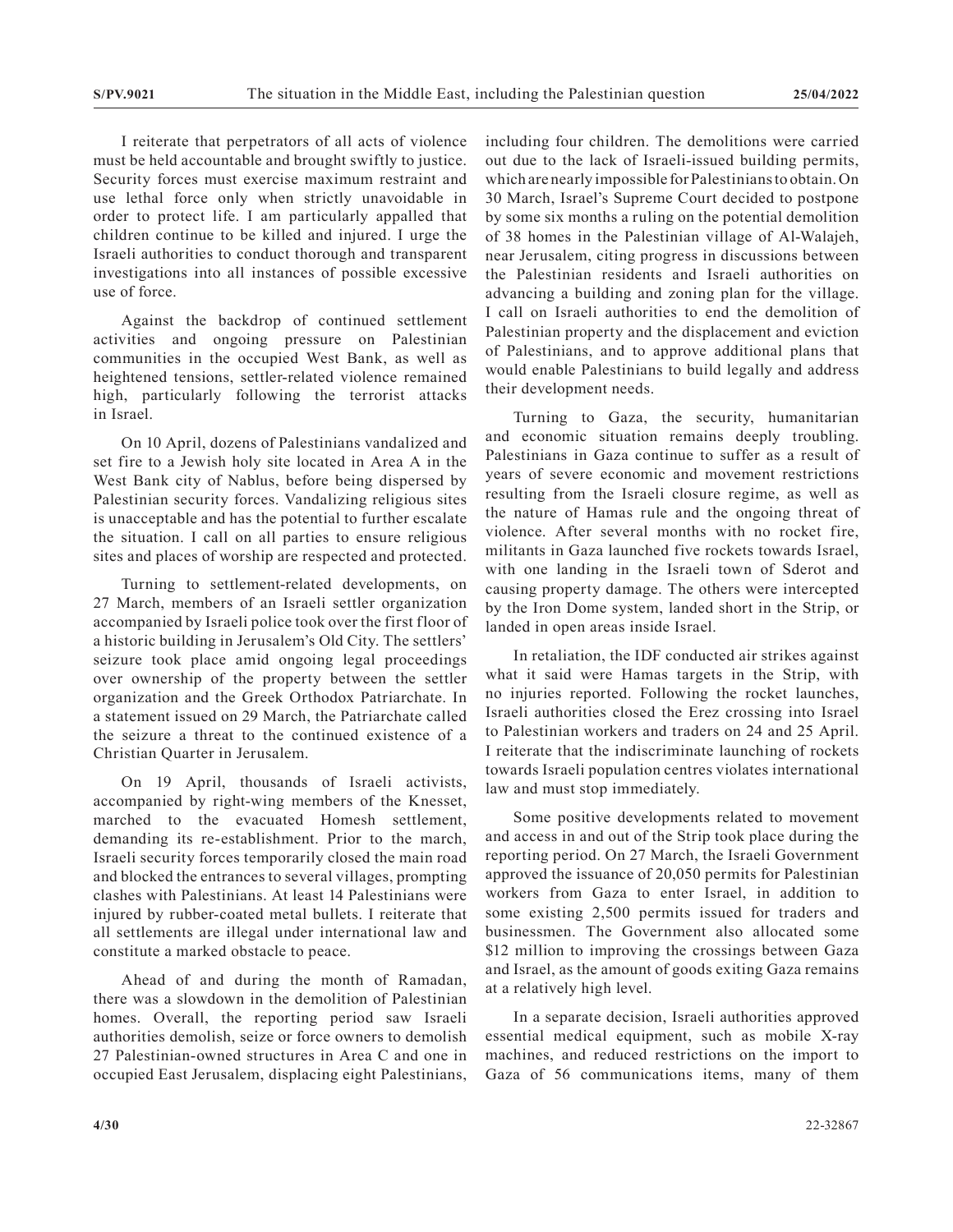routine. Separately, following agreement by the Palestinian Authority and Israel, preparations are under way to facilitate under the Gaza Reconstruction Mechanism the entry into Gaza of dual-use materials and equipment needed for the repair and maintenance of Gaza's fishing boats as part of revitalizing the fishing sector. The success of this initiative should pave the way for a similar easing of restrictions in other sectors.

Reconstruction of homes fully or partially damaged during the May 2021 escalation is continuing, albeit slowly, largely owing to lack of funds. In a new development, around 3,000 tons of rebar entered Gaza through the Egyptian-controlled Rafah crossing during the reporting period. While these developments are welcome, additional steps are needed by all parties to further enhance access and trade and to improve the prospects for economic development of the Strip.

The fiscal condition of the Palestinian Authority remains precarious. While Palestinian Authority revenues have risen in recent months, expenditures continue to grow, and adequate budget support from donors has not been forthcoming, making it increasingly difficult for the Authority to address outstanding debts and make critical investments in the economy and its people.

Following the outbreak of the conflict in Ukraine, rising prices and market disruptions, which are taking place across the Middle East, threaten food-security levels of vulnerable families in the occupied Palestinian territory. The cost of the quarterly United Nations Relief and Works Agency for Palestine Refugees in the Near East (UNRWA) distribution has increased by 42 per cent since the end of 2021 in Gaza where the United Nations accounts for nearly 60 per cent of food supply, which, in addition to meeting needs for food security, is a key stabilizing factor. Spiking international prices for construction materials will also affect reconstruction efforts all over Palestine and in Gaza. Without additional funding, the World Food Programme and UNRWA will not be able to meet the food needs of the Palestinian population this year, which could have a destabilizing impact across the occupied Palestinian territory, particularly in the Gaza Strip. I echo the Secretary-General's appeal for urgent support for UNRWA, which continues to face a critical financial situation.

The parties and regional and international partners must work in concert to move the Palestinian Authority onto a firmer fiscal footing while addressing broader systemic issues. While we have seen some encouraging initiatives and Israeli-Palestinian cooperation to address economic challenges in recent months, a coherent strategy is needed to ensure that the progress made is not reversed. Policy changes and initiatives to better regulate the economic interdependence between Israelis and Palestinians and to promote more effective and integrated governance are much needed.

Turning to the region, on 21 April, Jordan convened a ministerial meeting of the Arab League to discuss tensions at the holy sites. The ministerial committee issued a statement following the meeting calling for the respect of the legal and historic status quo.

The ceasefire between Israel and Syria is being maintained in a volatile security situation characterized by violations of the 1974 Disengagement of Forces Agreement between Israel and Syria by the parties. As always, such developments present the risk of escalation

Lebanon is preparing for parliamentary elections to be held on 15 May. The United Nations continues to support the authorities' operational preparations, encouraging women's political participation and urging campaigning without hate speech. On 7 April, the International Monetary Fund announced a staff-level agreement with the Government of Lebanon that would unlock around \$3 billion in financial aid, subject to the implementation of major reforms. At a sensitive time of ongoing tensions in Israel and the occupied Palestinian territory, I am concerned by the firing of a rocket across the Blue Line into Israel in the early hours of this morning. No group has claimed responsibility for these attacks. The IDF responded with artillery fire into Lebanon. There were no casualties reported, and I urge restraint on all sides. The United Nations Interim Force in Lebanon continues to engage with the Lebanese Armed Forces to increase its counter-rocketlaunching operations to prevent further such incidents and contribute to stability along the Blue Line.

The violence and spiralling tensions of the past month have underscored yet again that efforts to manage the conflict are not a substitute for real progress towards resolving it. We must work immediately to lower tensions and maintain calm. Alongside that, collective efforts are needed to address the drivers of conflict. Reducing violence and halting settlement activity, while shoring up the Palestinian Authority's fiscal stability and strengthening Palestinian institutions, are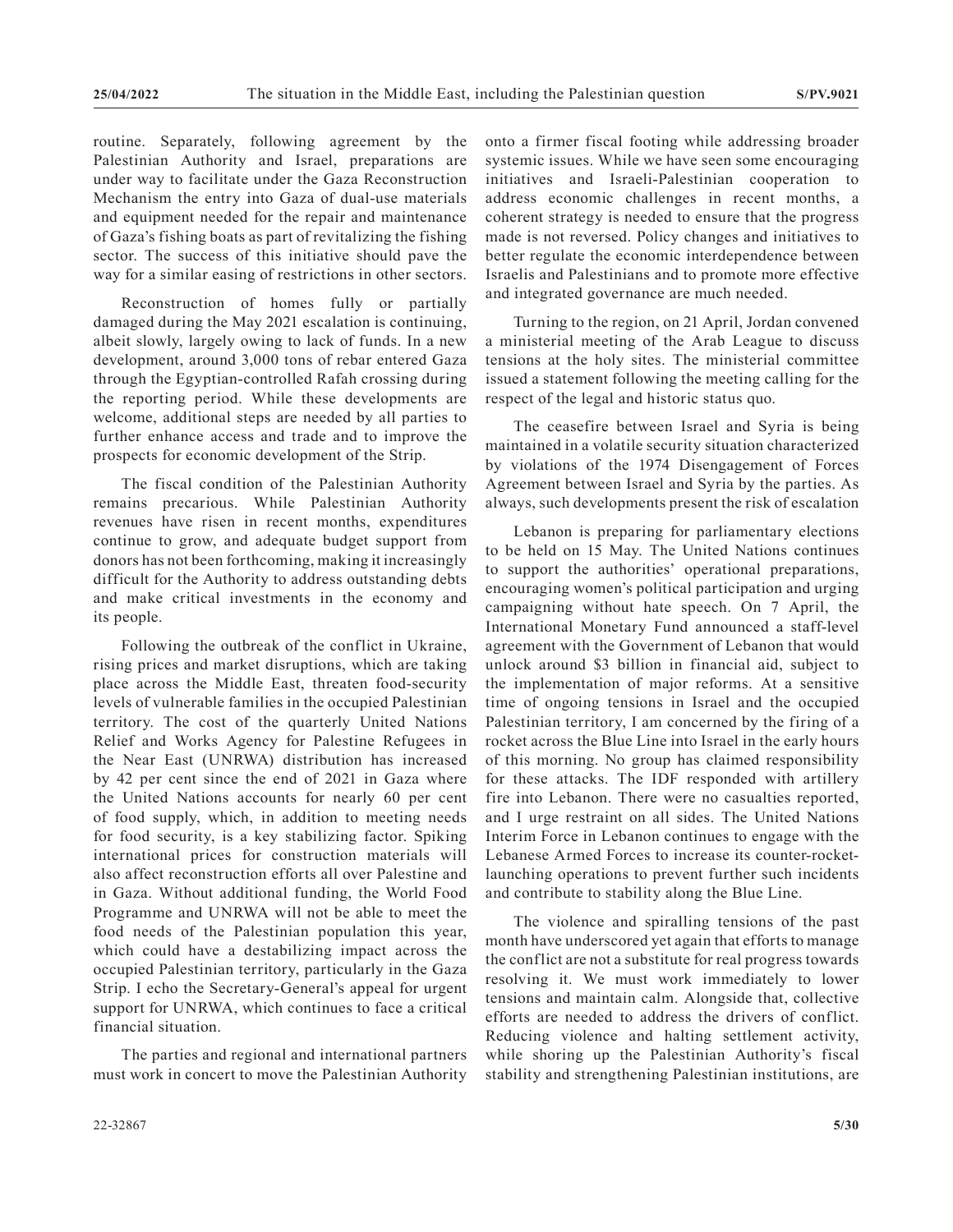crucial. Steps to improve economic conditions must be implemented in a way that lays a foundation for a return to a meaningful political process. Let me repeat what I said to the Council last week, which is that a serious escalation is avoidable. A sustained calm can open the space for a more serious discussion about further improvements and perspectives, and I urge the parties to maintain calm so that the final week of Ramadan can be celebrated without interruption.

Having said that, we must not lose sight of how vital it is to end the occupation and advance towards a two-State reality. The ultimate goal remains clear — two States, living side by side in peace and security, in line with United Nations resolutions and international law. The United Nations remains committed to supporting Israelis and Palestinians in moving towards that future, even as they address pressing political, security, economic and humanitarian concerns and needs. We will continue to work with the parties and with regional and international partners to achieve that goal.

**The President**: I thank Mr. Wennesland for his briefing.

I now give the floor to the Permanent Observer of the Observer State of Palestine.

**Mr. Mansour** (Palestine): I congratulate you, Madam President, on your country's stewardship of the presidency of the Security Council for this month. I thank Mr. Tor Wennesland, Special Coordinator for the Middle East Peace Process, for his briefing and for his efforts at this critical juncture. I would also like to take this opportunity to express our gratitude to all the countries of our region and beyond, as well as to the Secretary-General, for rising in defence of the historic and legal status quo in Jerusalem.

In these sacred weeks, in the holiest of lands, we are reminded of its identity. It is a land of diversity and pluralism, not exclusion and exclusiveness. Everything in its DNA rejects monopoly and discrimination. It is barely visible on the map of the world, but its significance reaches every corner of our globe. And at its heart lies Jerusalem, Al-Quds, where every street and stone is testimony to the unique history to which it stands witness. Each year thousands of Orthodox Christians flock to the Holy Sepulchre to witness the holy fire, the symbol of the resurrection of Christ. Israel has decided to disrupt that millennia-old religious tradition, severely restricting the number of believers allowed to come to the site. And yet Israel claims that

it is upholding the historic status quo. A few days ago, the Israeli occupying force stormed Al-Aqsa Mosque Al-Haram Al-Sharif yet again, shooting at worshippers and desecrating the mosque with military boots and violence. Some 200 Palestinians were wounded, among them women and children, and more than 400 people arrested. And yet Israel claims it is upholding the historic status quo.

Israeli officials are clearly the only people who believe that such actions are anything but a flagrant violation of the historic status quo. When its illegal and violent actions were condemned, Israel resorted to its favourite justification — security. It is the one-size-fitsall justification — security to justify illegal occupation; security to justify forcible displacement; security to justify an inhumane blockade; security to justify killing children on their way to school; security to justify bombing entire neighbourhoods; security to justify attacking our people, our land and our holy sites.

And as if that were not enough to dissuade countries from criticizing Israel, they labelled our worshippers terrorists. That is no surprise, as Israel accuses even our human rights and humanitarian non-governmental organizations and our human rights defenders and peaceful civilian protesters of terrorism. The distortions are endless, offensive and dangerous. Jewish extremists and settlers are not just visitors, as Israel claims. They are in fact pursuing an agenda when they enter Al-Haram Al-Sharif. They are seeking a takeover. How do we know that? We just listen to them. They do not hide their intentions. They proclaim them. When Israeli forces allow them to enter the site and provide them with protection and support, they do it knowingly. Pretending not to understand the outrage provoked by such assaults on Al-Haram Al-Sharif, when each time it triggers the same reaction, is outrageous.

But does not the fact that this situation occurs every year beg one simple question? Why are the occupation forces there in the first place? That is what Israel hopes people will forget — the fact that East Jerusalem is occupied and unlawfully annexed, in breach of the Charter of the United Nations. Israel has no rightful claim or sovereignty over any part of the occupied Palestinian territory, including East Jerusalem. It has no authority over Al-Haram Al-Sharif, where the historic and legal status quo must be upheld and the authority of the Islamic Waqf and the custodianship of the Hashemite Kingdom of Jordan respected.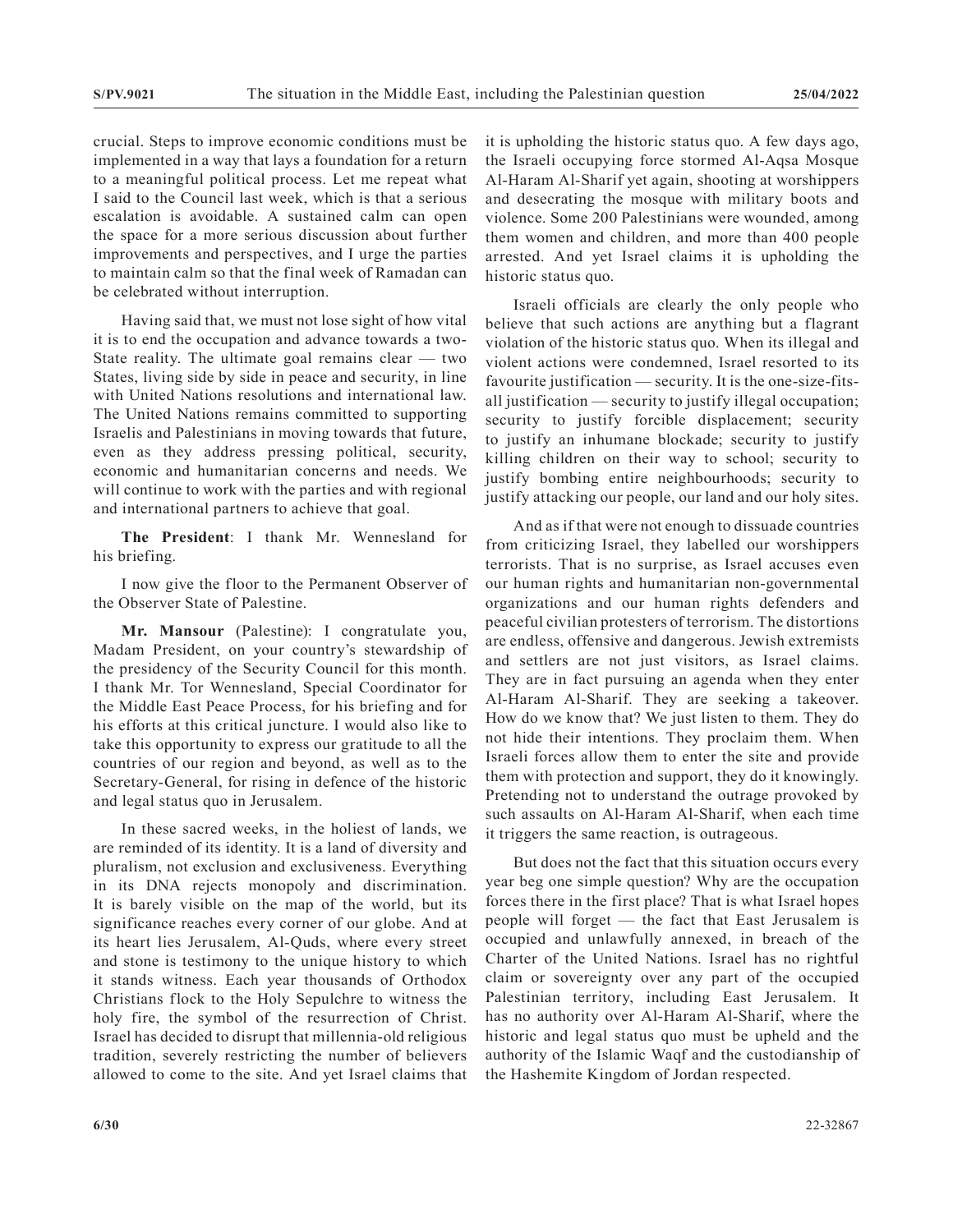We should make no mistake. Israel is not only attacking a Muslim or a Christian holy site, in total disregard for the feelings not only of Palestinian Muslims and Christians but of Muslims and Christians all over the world. It is also targeting the Palestinian identity of the city. That is its true enemy. Israel proclaims the city its eternal and indivisible capital, but Palestinians in the city, and their faith, traditions and existence, are trampled on and viewed and treated as a constant challenge to that proclamation. Israel is the occupier. It feels and acts as such in East Jerusalem. It erects military checkpoints, conducts mass arrests, and forcibly displaces the sons and daughters of this land. It continues its attempt to uproot our nation from its ancestral land. One would think that by now Israel would have understood that there is no power on Earth — I repeat, no power on Earth — that can accomplish such a feat, regardless of how many crimes it is ready to commit.

Every day, Israel kills Palestinians, oppresses Palestinians and displaces Palestinians. Yet somehow it is always outraged when they react, when we react. It then goes on to say that its violent, repressive and cruel actions were justified by their reactions. But history has taught us that regardless of their respective actions, there can be no equating a colonial Power and a colonized people, the occupier and the occupied, the oppressor and the oppressed. There is nothing that justifies colonialism and apartheid, nothing that justifies oppressing an entire nation and depriving it of its right to self-determination.

We are seeking a peaceful path to freedom and remain committed to that. The international community and the Security Council have a responsibility to help us chart that path and not to allow Israel to continue blocking it. They have a responsibility to afford the Palestinian people international protection, including in East Jerusalem, or to provide them with the means to defend themselves against aggression. They have a responsibility to summon the will and the means to end the occupation and the conflict. In the absence of such a horizon, no one can expect anything but more suffering and the bloodshed of innocents.

The Council has adopted resolutions to solve the Palestinian question. Mr. Wennesland told us what the United Nations stands for, which is an end to the occupation and the achievement of a two-State solution on the basis of the 4 June 1967 lines, with, of course, East Jerusalem as our capital. We are grateful to the international community for that global consensus. What the international community lacks is the political will to implement it with the same stake in it that it shows regarding other issues, and not to be selective or ignore us when it comes to implementing that global consensus and the relevant international law and resolutions.

When we speak of the rules-based multilateral order, we do not mean that one of us gets to set the rules while others have to observe them. Nor do we mean that there are different rules depending on whom they are being applied to. The only multilateral order possible is one based on international law. There is one set of rules, one United Nations Charter, one Fourth Geneva Convention, one Universal Declaration of Human Rights, one set of peremptory norms. Does Israel violate those rules? Does Israel violate Security Council resolutions reflective of those rules? It does, and I am certain that no one around this table can say otherwise.

The question therefore is what has been done to hold Israel accountable for grave violations that have spanned decades. Let me rephrase that. Is it not true that the fact that Israel's impunity has never been truly challenged is the main reason that Israel has persisted in its disregard for international law? Double standards, selective outrage and justice denied will fuel only despair and anger, when what we need is hope. The Palestinian people are asking the Security Council why Israel is allowed to get away with it. How does it get away with murder in broad daylight and while everyone is watching, perhaps in the most-documented conflict in the entire world? Why do some countries come to talk to us about singling out Israel when what most singles out Israel is the fact that it has never been held accountable for its actions, even those that all here condemn?

The international law is crystal clear and the international consensus on how to end the occupation and the conflict has been solid and consistent, thanks to the Council. But there is an Israeli Prime Minister who says no to a two-State solution; who says that there are no occupied territories; who says no to negotiations and the international terms of reference; and who says that what Palestinians need are jobs, not human rights. There is an Israeli Government that continues expanding settlements and consolidating Palestinian Bantustans. What will the Council do about it? Does it not have a role to play? What was the Security Council established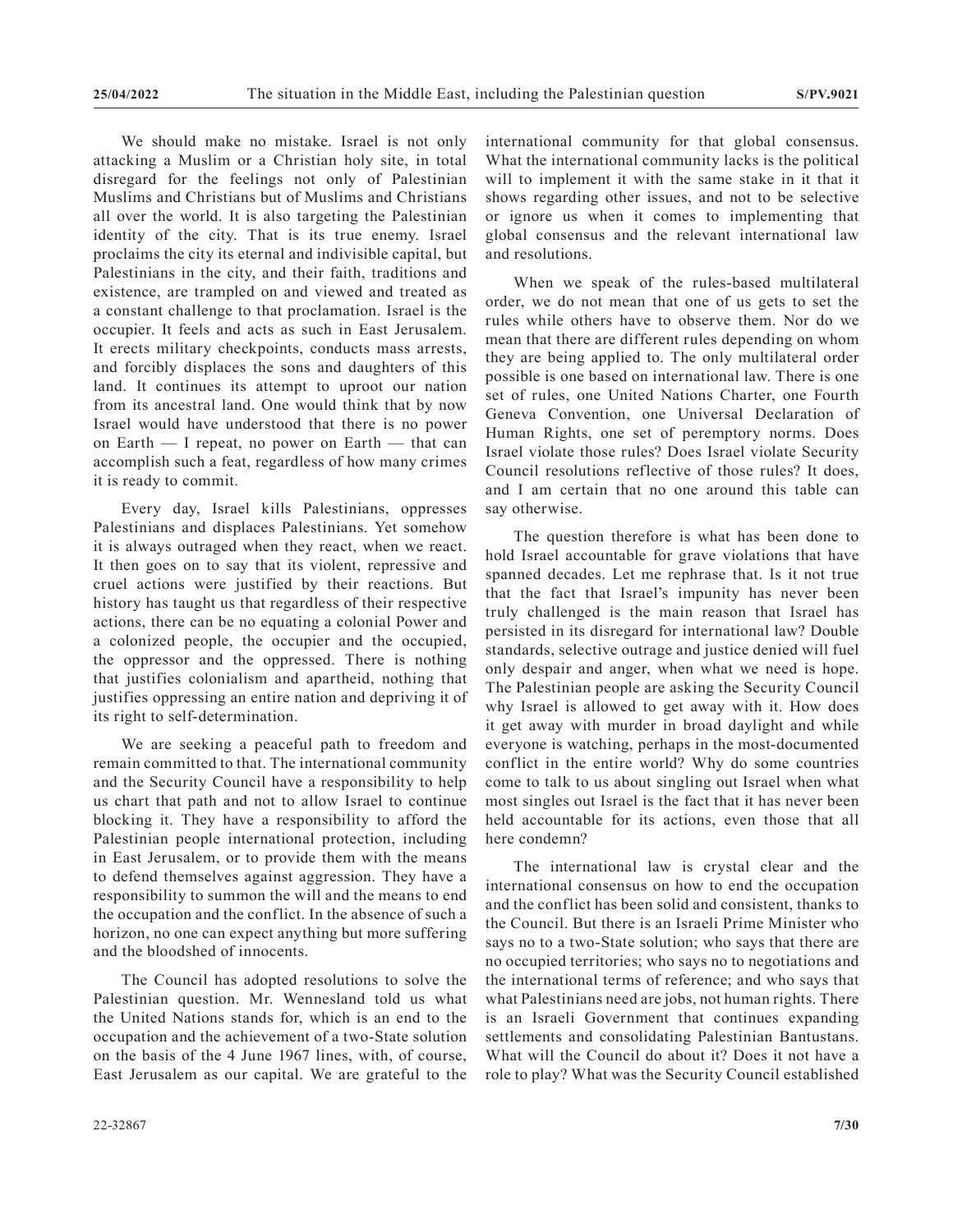for, if not for the maintenance of international peace and security? Is what is happening in our region not a threat to international peace and security? The Council continues to observe and repeat statements on a just solution to the conflict, but it does nothing. Is it not the Council's job to implement its will and decisions and, above all, international law and the principles contained in the Charter of the United Nations?

We all stand united in our defence of international consensus in international forums, but on the ground, it is Palestinians who are killed, displaced, arrested, besieged and suffering. Their rights are recognized by the Council, but they are denied on the ground — we all know by whom. Settlements are condemned by the Council, but continue to expand on the ground. A two-State solution based on the pre-1967 borders was forged by the Council, but it is being destroyed on the ground. The historic status quo has been affirmed by the Council, but it is being undermined on the ground. The fact is that there is no international law-based order if there is no will to enforce the law on the ground. What is a law that does not protect a people when they need it most? What is a law if a bulldozer can challenge it and prevail; if a sniper can ignore it and prevail; if a settler can burn it and prevail? What is a law that has no courts to uphold it and no power to enforce it? We were told that the tools were lacking. Never has that statement been less convincing than today.

I started my speech speaking of the holy fire that manifests itself each year to celebrate resurrection. Palestinians everywhere, every day, embody that holy fire, a light that cannot be extinguished. When some believe that darkness has prevailed, it reignites the skies, revived by a faith and a resilience that cannot be extinguished in our people no matter the trials and traumas they have now been forced to endure for a century. Palestine is our land; and we are here to stay, come what may. The day Israel accepts that fact, peace will become possible. It is the Council's duty to make sure that Israel does not delay that prospect any longer. Peace is done and undone on the ground. Those who want peace should start from Jerusalem. Change reality there, and it will change everywhere.

**The President**: I now give the floor to the representative of Israel.

**Mr. Erdan** (Israel): Last week, for the first time in 30 years, the holy holidays of the three monotheistic religions of the world converged on the same day,

with Passover, Easter and Ramadan celebrated simultaneously by worshippers around the globe. While the holidays were recognized by billions, there was one place where that day held extra-special significance — Jerusalem, Israel's capital and the holy city of Judaism, Christianity and Islam. That special day presented an opportunity for Muslims, Jews and Christians to exercise their fundamental right to peaceful worship in the democratic State of Israel. It was an opportunity to demonstrate how adherents of the three monotheistic faiths could pray side by side in peace.

Yet that opportunity for coexistence was instead used by Palestinian extremists to incite violence. Unsurprisingly, some on the Security Council and within the United Nations were quick to once again embrace the lies and falsehoods. Here is the truth — hundreds of Palestinian terrorists rioting on the Temple Mount posed a threat to both Muslims and Jewish worshippers at the Western Wall, and the Israeli police therefore had to intervene, acting with exemplary restraint, while protecting the people and restoring law and order. Nevertheless, many in the international community called for calm on both sides, a request that is completely detached from reality. It serves only to fan the flame of violence, promote radicalization and reward the thugs inciting the chaos. The very notion that mobs of violent rioters motivated by radical Islamic terror groups could be placed on the same moral scale as a law-abiding democracy making every effort to keep the peace is ludicrous. In fact, such comparisons play directly into the web of lies spun by the terror groups.

These fabrications were woven to exploit international condemnation of Israel for acting precisely as a democracy should, with restraint, respect and minimal force only when necessary, in order to ensure security and freedom of worship. Not only did Israel use restraint when dealing with the mob of Palestinian thugs, we also took far-reaching and substantial steps to de-escalate the situation, implementing lessons learned from the past — including by forbidding Jews from visiting the Temple Mount for the last 10 days of Ramadan and, following recommendations from Israel's security apparatus, prohibiting a march of Israeli flags in the Old City of Jerusalem. Sadly, seeing that some have decided to adopt the narrative of terrorists instead of the truth, I am forced to state the obvious.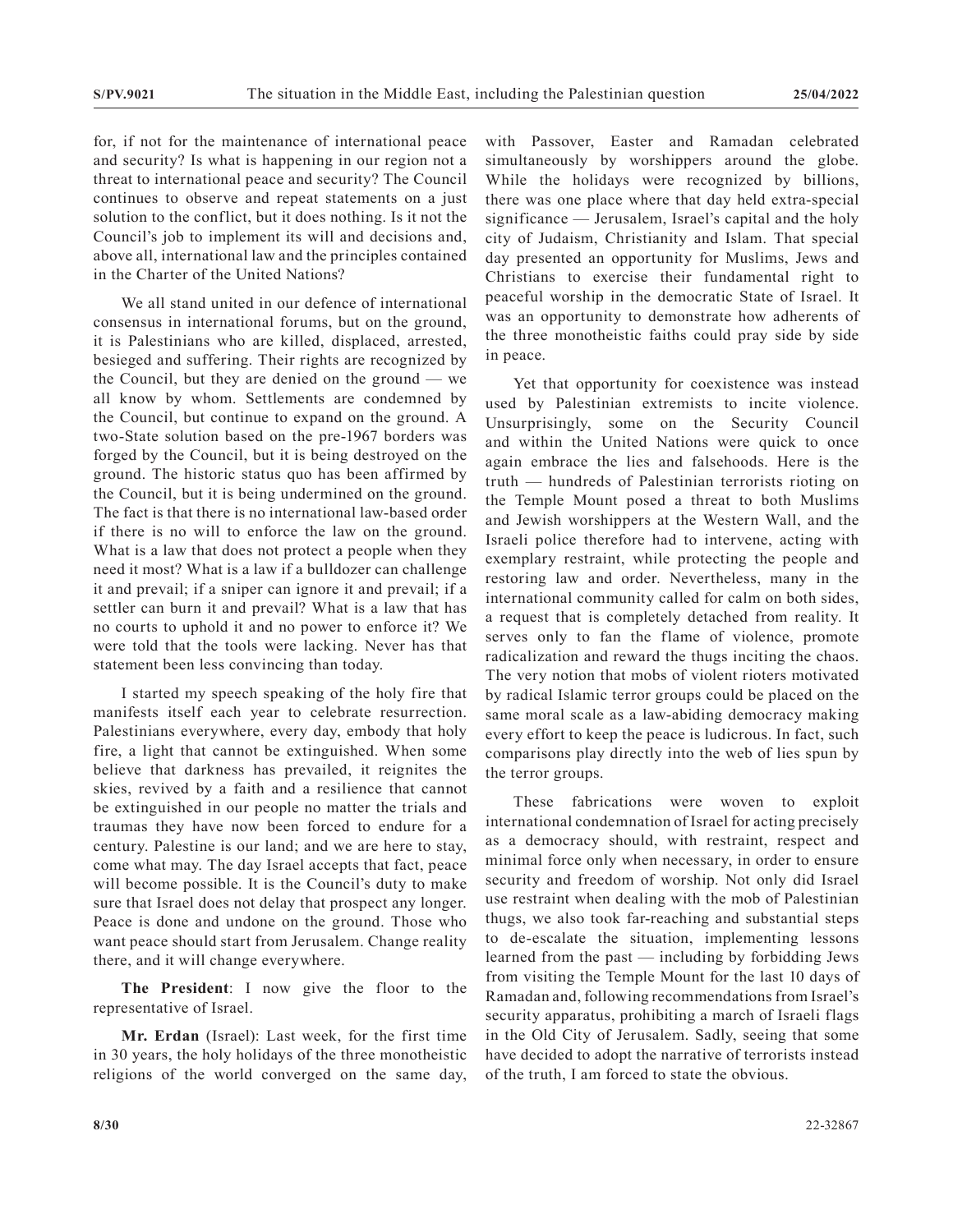First, Israel has always ensured freedom of worship for all religions and always will ensure it. By the way, the Palestinian representative lied with regard to the Christian ceremony.

Secondly, Israel is committed to the protection of holy sites and to the status quo according to which Muslims can pray on the Temple Mount while Jews and Christians may only visit. There is not and never has been any intention to change the status quo.

Thirdly, when violence endangers innocent people and prevents others from exercising their rights, Israel will not remain idle. For that very reason, when terror groups such as Hamas, Islamic Jihad and the Popular Front for the Liberation of Palestine decide to create chaos at holy sites, the Israeli police take action. Israel will not allow any extremist group to violate the status quo or incite violence. Yet while the Israeli police go to great lengths to preserve the sanctity of the Temple Mount, the Palestinian terrorists are the polar opposite. They defile their Mosque with rocks and firebombs; they desecrate it with barricades made of trash; and they sully it with riots and violence, all for the sake of hijacking the holy site and inflaming Jerusalem in order to gain political favour within Palestinian society.

The lies of that false narrative can be easily disproved. It is said that a picture is worth a thousand words, and the truth on the Temple Mount has been captured by countless camera lenses. An abundance of photos and videos have clearly demonstrated that Palestinian terrorists and extremists are the only ones to blame for the violence on the Temple Mount, while Israel's police should be praised for respectfully restoring the peace. In fact, I asked to share those videos here today but was banned from doing so, sadly. The United Nations must change with the times and update its anachronistic regulations to permit the presentation of photos and video footage. Today a picture or video, especially one from a reliable source, is worth a million words. That is one of the reasons why this institution is becoming increasingly irrelevant. Even when the truth is so abundantly clear, Israel is always faulted, and false moral comparisons are made. It is frustrating that just as an ostrich buries its head in the sand and refuses to recognize reality, so international bodies can see the truth with their own eyes but choose not to.

The time has come to stop being an ostrich. The facts are clearer than ever. The Permanent Mission of Israel to the United Nations has sent Council members

videos depicting the truth that Israel protects the right to worship, while Palestinian terrorists are the ones who endanger it. No one can make distorted moral comparisons between such terrorists and Israel. The narrative of lies carries not a grain of truth in the face of the sources of such overwhelming proof. The only people violating the status quo on the Temple Mount are the Palestinian terror groups inflaming things at the holy sites.

When people blindly accept the narrative that Israel is preventing Muslims from exercising their right to pray, is changing the status quo or is using excessive force, they are embracing the narrative of Palestinian radicals. Once that narrative of lies is spread, the spotlight is given to Palestinian terrorists and their violent actions are only intensified. Sympathy for those false narratives has emboldened Hamas and Islamic Jihad to inflame the situation outside Jerusalem, as well. Throughout the past few days rockets were fired indiscriminately from Gaza at Israeli cities and civilians, and a rocket was fired at Israel from Lebanon just last night. Where is the United Nations and the Council's condemnation of such actions? The escalation is the direct result of Member States spreading terrorist lies when the truth is so clear, and that is why the absurd calls that morally equate both sides must end. But let me be clear. The narrative of lies and the unwillingness to accept any Jewish presence in Jerusalem — not to mention at our holy sites — did not begin just a week ago on the Temple Mount. It began before Israel was even founded, and it remains the main and only obstacle to peace.

Israel is in the midst of a terror wave that has so far claimed 14 lives in Tel Aviv, Bnei Brak, Hadera and Beersheba over the course of a few weeks. While the horrific attacks were perpetrated by various different radical Islamic groups, such as the Islamic State in Iraq and the Levant, the Al-Aqsa Martyrs Brigade and Islamic Jihad, there is one thing that all of the terrorists share — the desire to murder Jews purely because they are Jews. That deep-seated hatred is not born overnight. It is the result of a culture of hate that has existed for many years under the Palestinian Authority. The incitement that drives Palestinians to become shahids and celebrate the death of innocent Israelis is the main obstacle to peace. Nevertheless, despite the riots, violence, incitement and terror, Israel is making every possible effort to ensure that life continues for both Israelis and Palestinians. Israel has permitted and continues to allow the entry of hundreds of thousands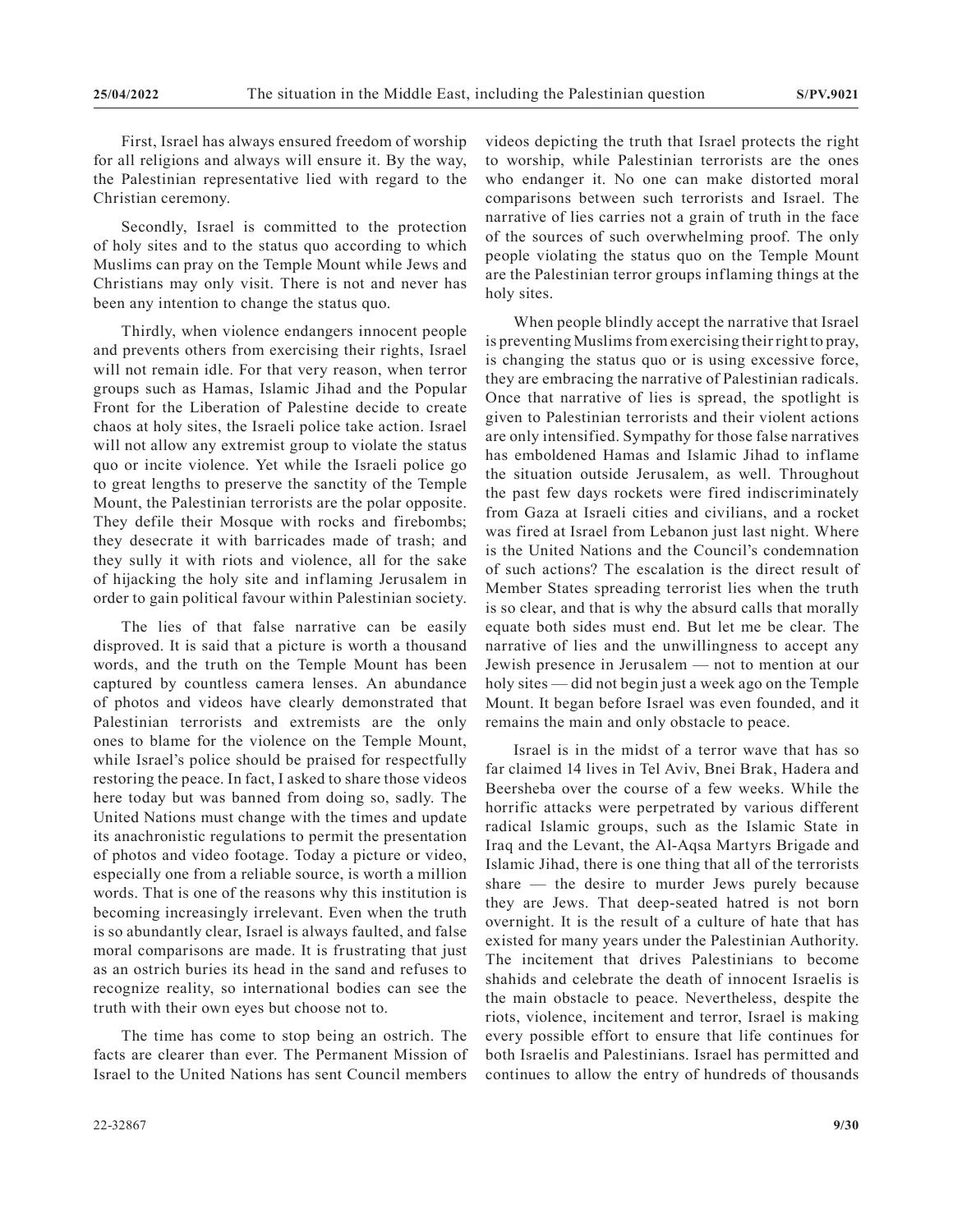of Palestinians worshippers to the Temple Mount, while providing work permits to more than 100,000 Palestinians working in Israel.

Considering that the focus of these debates never changes, they should honestly be called "The Palestinian question, rarely including the Middle East", which would be a better reflection of this debate's top priority than "The Middle East, including the Palestinian question", the agenda item's official title. But seeing that title has still not been officially changed, I want to address a topic of real, critical urgency regarding regional stability that constantly falls by the wayside, despite its importance.

While the Security Council spends the precious time dedicated to the Middle East discussing the lies of Hamas or the Palestinian Authority, a true threat to regional security is growing and may soon cause profound devastation. But that threat is not news to the Security Council. In fact, it is a threat that the Council has committed to addressing numerous times. Yet while resolutions have been adopted and bold declarations made, the United Nations and its bodies have not only allowed the threat to stagnate, but through inaction have enabled it to grow exponentially. Hizbullah, the Iranian terror proxy, was once a terror organization, but today, as a result of global carelessness, it has grown into a terror army.

Sixteen years ago, the Security Council adopted resolution 1701 (2006), which, in paragraph 8, calls for

"the establishment ... of an area free of any armed personnel, assets and weapons other than those of the Government of Lebanon and of UNIFIL".

Since then, Hizbullah has multiplied its arsenal in Lebanon tenfold, with more than 150,000 rockets and missiles. Hizbullah now has military drones and factories, and the brazenness to launch drones into Israel from the area of operations of United Nations Interim Force in Lebanon (UNIFIL). Hizbullah, with the help of Iran, can now convert its rockets into precision-guided missiles. Even the Secretary-General, in a report released on Friday (S/2022/214), said that Hizbullah is the most heavily armed militia in the country and is operating in direct violation of resolution 1559 (2004). Hizbullah has become a State within a State, all under the watch of UNIFIL and the Security Council. In order to prevent disaster, surely the time has come for the Council and its resolutions

and forces to take action and demand accountability from the Lebanese Government.

UNIFIL has an annual budget of half a billion dollars and 10,000 troops. Nevertheless, despite its numbers and clear mandate, it has very limited freedom of movement within its area of operations. When the peacekeeping force dares to stray into areas where there is terror infrastructure — primarily in and around private homes — its entry is restricted, and its members often violently attacked by Hizbullah operatives. That is not a marginalized phenomenon. It is a blatant, organized effort to keep UNIFIL away from Hizbullah's growing terror capabilities, especially in civilian areas. Sadly, the alarming and unhindered military build-up that the Council is committed to preventing will have far-reaching ramifications for Lebanon.

Hizbullah knows that it cannot defeat Israel on the battlefield, so it builds up its arsenal of rockets and precision-guided missiles for the sole purpose of attacking Israel's home front, civilians and critical infrastructure. Those rockets, their launch pads and other munitions are sprinkled all across southern Lebanon — UNIFIL's very area of operations — and they are concealed within and under homes and civilian infrastructure. Hizbullah uses the citizens of Lebanon as human shields for its missiles and rockets. I invite any ambassadors interested in seeing with their own eyes Hizbullah's use of Lebanese civilian infrastructure as cover for its rocket arsenal to ask the Israeli Mission to send over our detailed intelligence briefing on the matter. While the villages of southern Lebanon have become terror bases and every tenth home is a Hizbullah arms depot, it is now only a matter of time before that critical strategic threat to Israel — second only to a nuclear Iran — will force Israel's hand. Israel will have to defend its citizens. If action is not taken today, not tomorrow but today, the next conflict with Hizbullah will come at a very heavy cost. The price of today's neglect will be tomorrow's destruction.

Tragically, the priorities of this debate, which prevent the true regional threats from being discussed thoroughly, extend far beyond ignoring Hizbullah's military build-up. Hizbullah represents only one tentacle of terror belonging to an even more menacing threat — Iran. Hizbullah is one of six terrorist proxy armies that Iran funds and arms. And Iran, as the world's number-one State sponsor of terror, uses those armies to spread death and chaos across the region. As we speak, advanced Iranian centrifuges continue to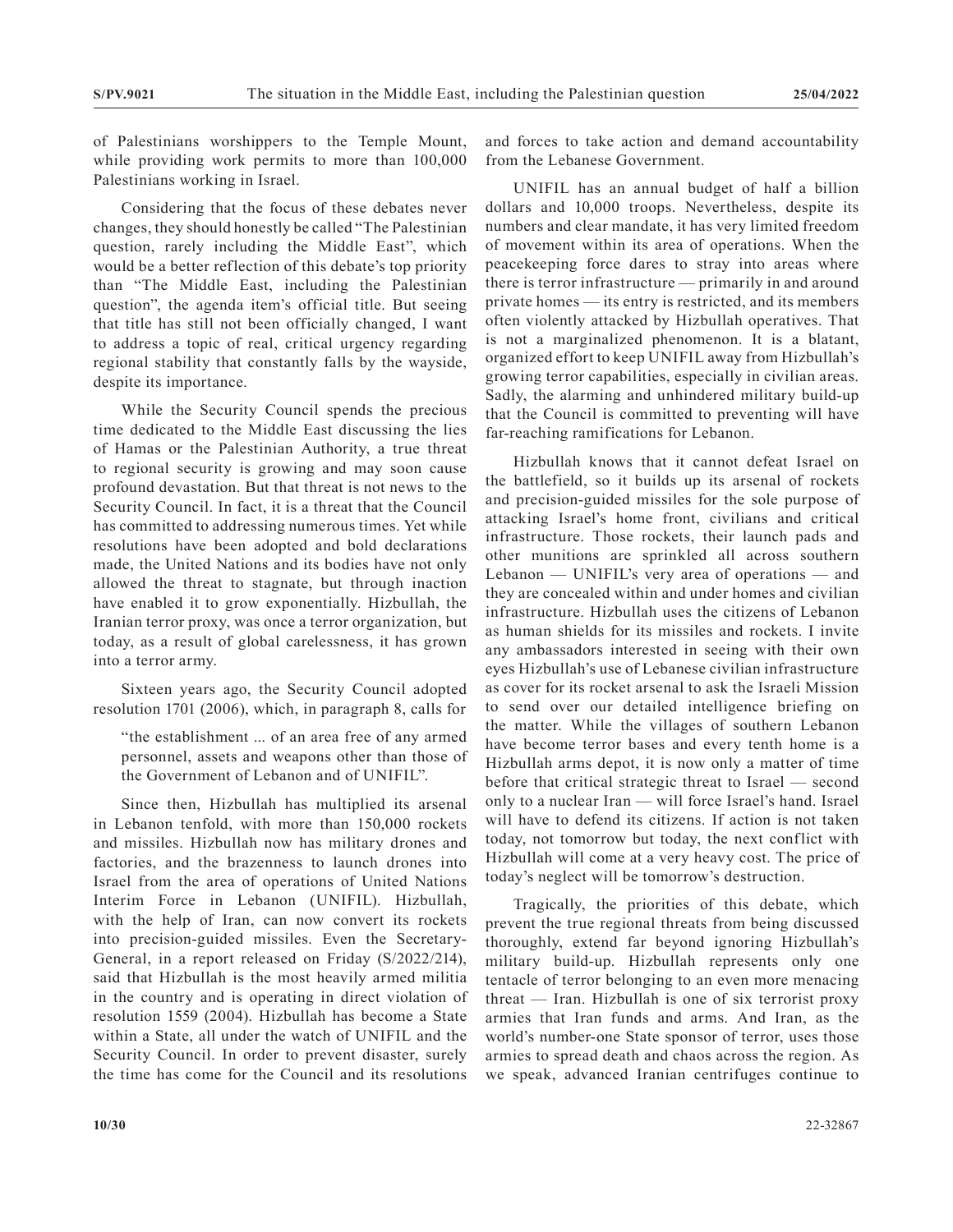spin. The Ayatollah's regime is now mere weeks away from enriching enough uranium from a nuclear bomb. Iran, the Member State openly threatening Israel with annihilation, will have enough uranium for a nuclear bomb in weeks. How is it possible that the body tasked with global security does not dedicate a majority of this debate on the Middle East to the Iranian nuclear threat? Should not preventing radical Islamists from acquiring weapons of mass destruction be a top priority of the Security Council? We should try to imagine what the Middle East will look like when Iran's terror proxies can operate under a nuclear umbrella. Will UNIFIL have any freedom of operation once Hizbullah gets its hands on tactical radiological weapons or has the protection of Iran? How much bolder will the Houthi attacks on international trade routes and civilian infrastructure be once they have nuclear backing? While the world continues to take a passive approach to that very real and terrifying threat, Israel will not stand idly on the sidelines. Israel has full freedom to act anywhere, at any time and with no constraints in order to defend its security and its existence.

We are living in an area of distressing instability. Nevertheless, we still sit here today discussing the false narrative that radical Palestinians wanted us to focus on. When the democratic State of Israel is put on an equal footing with terror organizations, the false narrative of extremists becomes legitimized, and the terrorist violence only intensifies. That cycle must end. While these debates remain focused entirely on Israel, the Middle East is becoming a tinderbox. That is a wake-up call, and, unfortunately, there may not be many more before the region erupts. The time has come to repair the Middle East. The time has come for the Security Council to take real action. The time has come for us all to work together to ensure a brighter future. The State of Israel implores all those present to work towards a stable Middle East and a stable world.

**The President**: I shall now give the floor those members of the Security Council who wish to make statements.

**Mr. Mills** (United States of America): I thank Special Coordinator Wennesland for his briefing. The United States supports his continued close engagement with all parties to promote calm and to foster dialogue.

As we just heard, this month billions of people around the globe celebrate Ramadan, Passover and Easter. Those holidays are a reminder of our shared humanity and compassion. Unfortunately, we have witnessed a deeply concerning increase in violence during what should be a period of reflection, introspection and communal celebration.

The United States is particularly concerned by the recent violence in Jerusalem on the Al-Haram Al-Sharif/ Temple Mount, which should be a site of peace and tranquillity. We appeal to all sides to exercise maximum restraint, avoid provocative actions and rhetoric and preserve the historic status quo. We urge Palestinian and Israeli officials to work cooperatively to lower tensions and ensure the safety of everyone, and we welcome the recent steps taken in that regard. We acknowledge the special role that is played by Jordan as the custodian of Muslim holy places in Jerusalem and its engagement with all parties to prevent further escalation.

The recent spate of violence only underscores the need to further expand dialogue and pursue paths to peace. The United States condemns the rocket launches from Gaza and Lebanon by militant groups that are seeking to exploit the situation in Jerusalem to advance their narrow interests. We must all condemn such actions, which risk further destabilizing the situation.

The United States is engaged diplomatically with all sides, including through outreach by our Secretary of State. Our Acting Assistant Secretary of State for Near Eastern Affairs, Yael Lempert, and Deputy Assistant Secretary Hady Amr also travelled to the region to work with the parties and the neighbouring countries to promote calm.

During today's open debate, I expect many Members will offer their own support for the region, but I would urge them to provide more than just rhetorical support. In Gaza, the need for humanitarian relief, reconstruction and recovery remains acute. Due to President Putin's unprovoked aggression against Ukraine, food insecurity could worsen even further in the coming weeks in both Gaza and the West Bank as prices of food, fuel and other commodities rise. During the historic Negev summit, leaders involved in normalization discussed how they could support Palestinians in concrete ways and have a positive impact on the daily lives of Palestinians. In that vein, we encourage all Member States to provide concrete assistance, including financial contributions to the United Nations Relief and Works Agency for Palestine Refugees in the Near East, to help meet the needs of vulnerable Palestinians.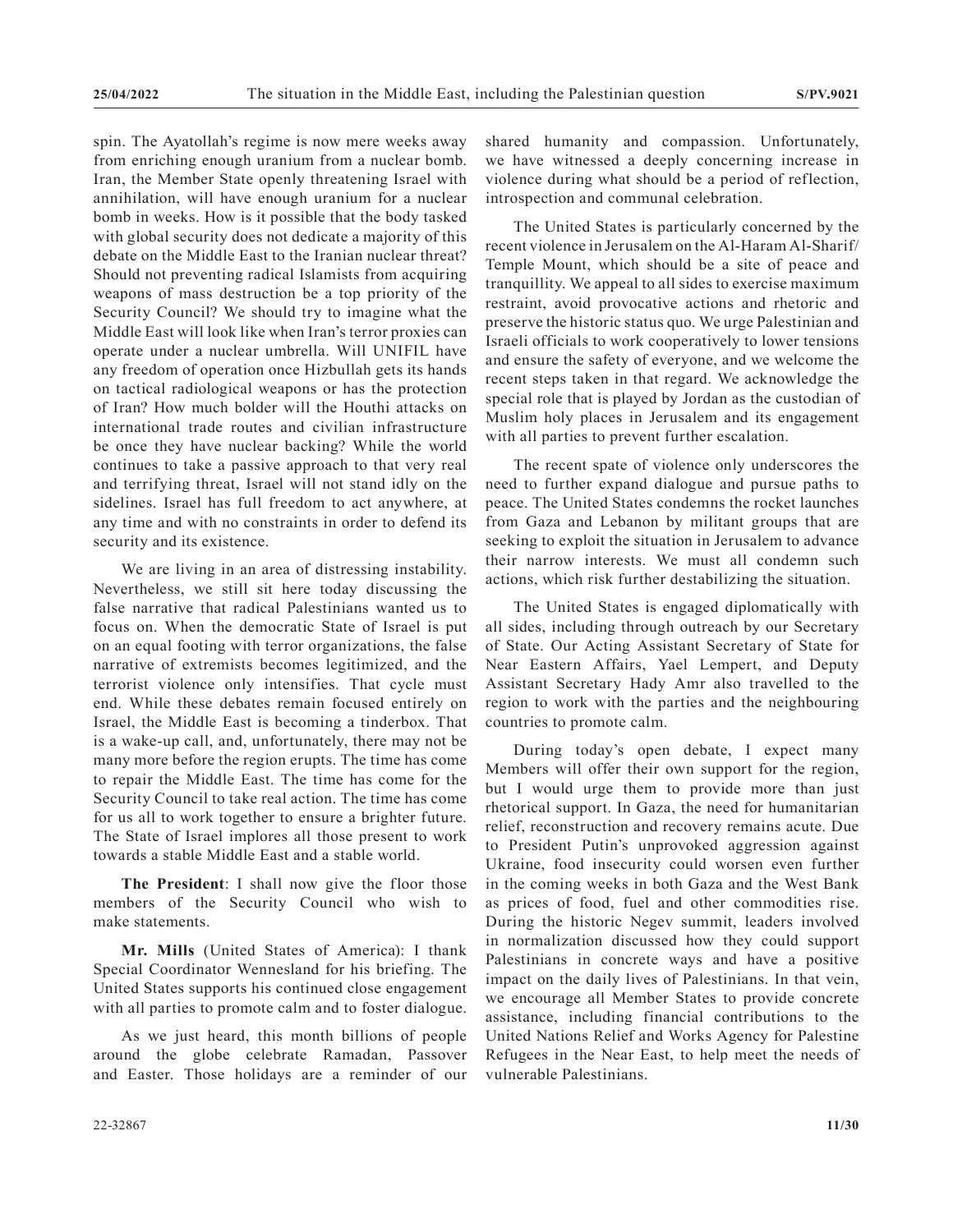In conclusion, the United States reiterates its firm belief that both Israelis and Palestinians are entitled to equal measures of security, freedom, opportunity and dignity. But the realization of that vision will require good-faith efforts by the parties and the generous support of the international community. Dialogue, negotiation and cooperation can create the path to a better future for all. They can keep alive the prospects of a two-State solution, in which a democratic and Jewish Israel lives in peace and security alongside a viable and prosperous Palestinian State. The United States remains firmly committed to a two-State solution and will continue pushing for and pursuing a lasting and sustainable peace that benefits Israelis and Palestinians alike. I hope that all Council members will join us in supporting a pathway to peace.

**Ms. Juul** (Norway): I thank Special Coordinator Wennesland for his remarks and for all his efforts to calm tensions on the ground.

Our first and foremost priority must be to avoid a new escalation, such as we saw in May last year. All parties, including political and religious leaders, must contribute to lowering tensions. The integrity of the holy sites and the historic status quo in Jerusalem must be upheld and fully respected, and we acknowledge Jordan's important role in that regard.

Those with influence on the ground should have access to adequate channels of communication that can be used to avoid misunderstandings. Dialogue between religious leaders should also resume. Stun grenades, rubber bullets and Molotov cocktails have no place inside a mosque. Israeli security forces must act proportionally and in line with international law. All civilians must be protected, especially children. The human rights of Palestinians and Israelis are equally important.

We condemn all acts of terrorism, including those recently seen in Tel Aviv and other locations in Israel. We also condemn the firing of rockets from Gaza into southern Israel.

While addressing the immediate challenges on the ground, we should also not lose sight of the underlying causes. The Israeli occupation and settlement activity, as well as violence against civilians, are drivers of this conflict. We need more long-term solutions and, most important, a political horizon. Norway remains committed to the two-State solution and will continue its efforts to that end.

Norway will reconvene the Ad Hoc Liaison Committee for the Coordination of the International Assistance to Palestinians (AHLC) in Brussels, hosted by the European Union, on 9 and 10 May. Preliminary reports tell us that progress has been made on several of the priority projects that were defined in Oslo last November. The parties and the donors will therefore continue to review their status, and they will set goals for efforts during the second half of this year.

There is a need to strengthen the Palestinian Authority (PA) as a trusted and legitimate Government for its people. There is also a need for well-functioning and financially sustainable institutions, providing essential public services to the Palestinian people. The PA must implement the necessary reforms to achieve that.

Building a foundation for the Palestinian State, within the context of the two-State solution to the conflict, will continue to be our aim.

**Mr. Agyeman** (Ghana): Let me start by thanking the Special Coordinator, Mr. Tor Wennesland, for his briefing on the present situation in the Middle East and for his efforts in facilitating de-escalation on the Palestinian question.

All of us are deeply concerned by the highly volatile situation in Jerusalem. The violent clashes at the Al-Aqsa Mosque and in the compound of Al-Haram Al-Sharif, which begun on Friday, 15 April, during the sacred celebrations of Ramadan, Passover and Easter, require urgent attention and dialogue. We equally note with deep concern the effect on the freedom of worship on the Temple Mount of the activities of those inciting violence or engaging in violence.

The recurrence of tensions and violence around the holy sites, which have resulted in casualties of both Palestinians and Israelis, raises serious concerns for stability in the Middle East region. We therefore call for the preservation and continuing full respect for the historic and legal status quo of the holy sites to preserve the sanctity of the religious grounds, manage access, guarantee freedom of worship and ensure non-interference in the peaceful practice of the monolithic faiths of the Middle East.

Ghana also reiterates its condemnation of the recent violent attacks in Israel against innocent civilians by militants, leading to death and injury. The destabilizing objectives of such militants do not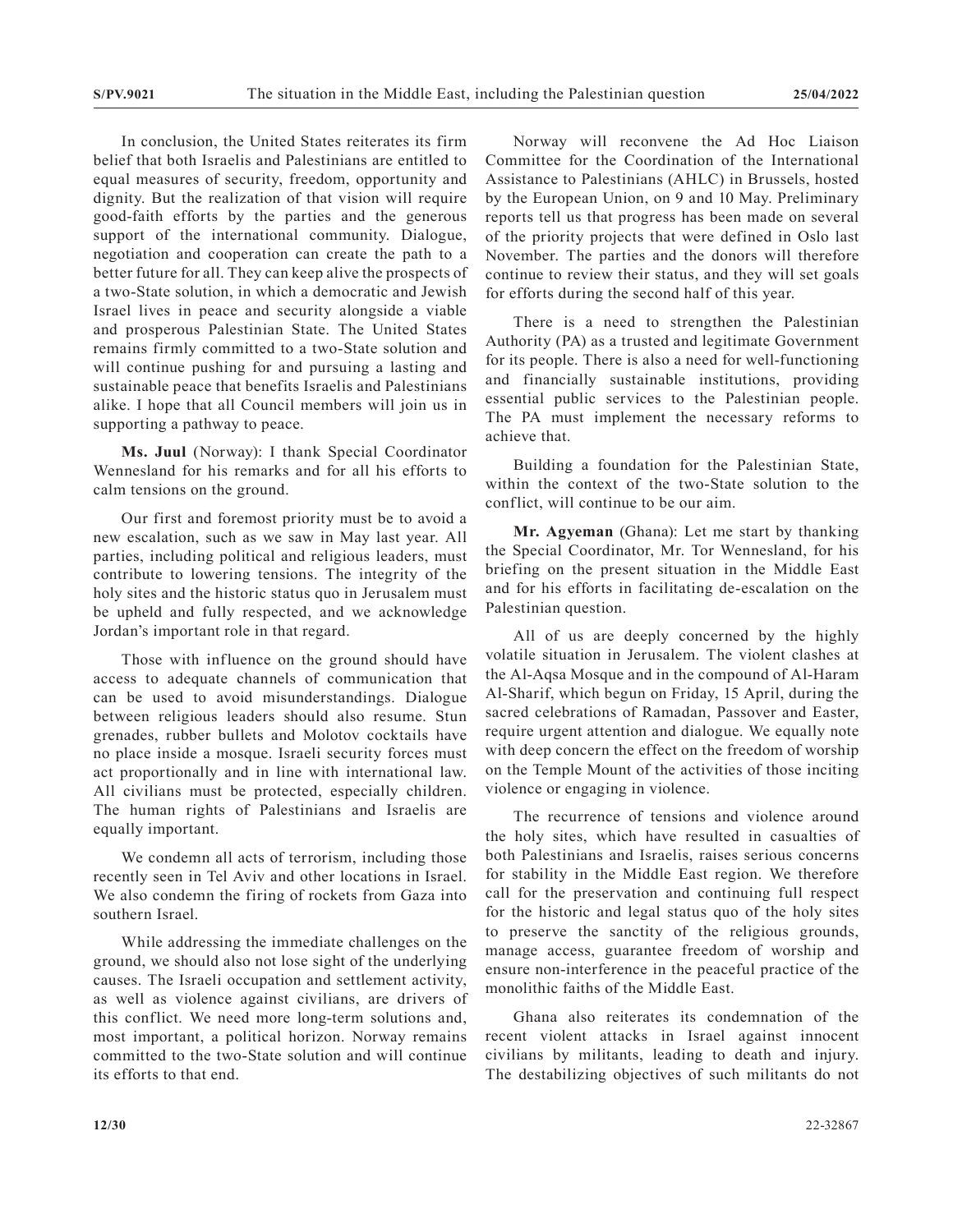align with the international consensus for a peacefully negotiated solution.

However, Ghana welcomes the various efforts being made to achieve reconciliation between Israel and her neighbours. We encourage renewed efforts towards the realization of the two-State solution, with Israelis and Palestinians living side by side within secure and recognized borders and in peace, on the basis of international law, the tenets of the Charter and the parameters set out in the numerous decisions of the Council.

We nonetheless note with concern Israel's closure of the border crossings used by pedestrians, civilian workers and traders, and urge the easing of the restrictions and the reopening of the crossings as soon as possible, bearing in mind the potential impact of the closure on the ailing Palestinian economy. However, we welcome the commitment expressed by the Israeli Government to ensure unhindered access for humanitarian aid during the period of the closure and ask that more be done to alleviate the living conditions of the Palestinian people. In that regard, we encourage the parties to sustain their engagements on concrete measures that would make a positive impact on the daily lives of Palestinians in the West Bank and Gaza.

Taking into account the present situation in the occupied territory and the challenges that exist in the Quartet, the Council must assume its responsibility and facilitate a renewed commitment by the parties to reinvigorating a robust political process that builds on the outcomes of previous initiatives, cognizant of the need to define a clear political horizon in the direction of the two-State solution.

Despite the intractable nature of the conflict, we believe that it is possible to bring finality to the decadeslong question of Palestine. Ghana will continue, therefore, to support international efforts to achieve a just, comprehensive and lasting peace between Israel and Palestine.

**Mr. Kiboino** (Kenya): Given the trajectory of events in recent weeks, we welcome the briefing from Special Coordinator Tor Wennesland. Kenya also welcomes the high-level outreach by the Secretary-General and the Office of the Special Coordinator, as well as the openness to engage on this issue shown by the top officials of the Israeli Government, the Palestinian Authority and key neighbouring States,

including Jordan and Egypt, as they have an immediate influence on the ground.

Let me reaffirm that Kenya's interest remains to support an end to that protracted conflict, whose damaging effects have proved to be far-reaching.

The ongoing holy days for Muslims, Jews and Christians should be a period of peace and reflection. Yet year after year, those holy days are tainted by recurrent violence that has led to fatalities of civilians, including children.

The many decades of meetings of the Council continue amid a fragile peace characterized by cycles of escalation of violence followed by calls for calm, de-escalation and ceasefires. Perhaps it is time for a shift in approach.

Of course, Kenya appreciates the fact that the recommendations and principles stemming from the Council's long-term engagement, including the comprehensive pillars of resolution 2334 (2016), when fully implemented, will contribute to framing the intent of a negotiated peaceful settlement and the actualization of the two-State solution, with a viable Palestinian State based on the 1967 lines; that the important work of the United Nations Interim Force in Lebanon and the United Nations Disengagement Observer Force remains vital to the stability of the subregion; that official and grass-roots channels working to invigorate conditions conducive to peace and mediation and recovery efforts in Gaza, as well as enhanced economic and security cooperation between Israeli and Palestinian authorities, are important practical confidence-building measures; and that the call for a cessation of Israeli settlement activities in the occupied Palestinian territory, including East Jerusalem, and compliance with obligations under international law, including modalities for ensuring the safety and protection of the civilian population, will remain critical.

But that said, the Council, in our view, needs to move beyond the existing cyclic and, in many ways, stagnated state of engagement. I therefore make two propositions on what needs to be prioritized to safeguard the rights and security of both Palestinians and Israelis.

First, strong condemnation must continue against those who call for the application of human rights and freedom but still violate the same within their own communities, among them being Hamas, the Palestinian Islamic Jihad and other affiliated militant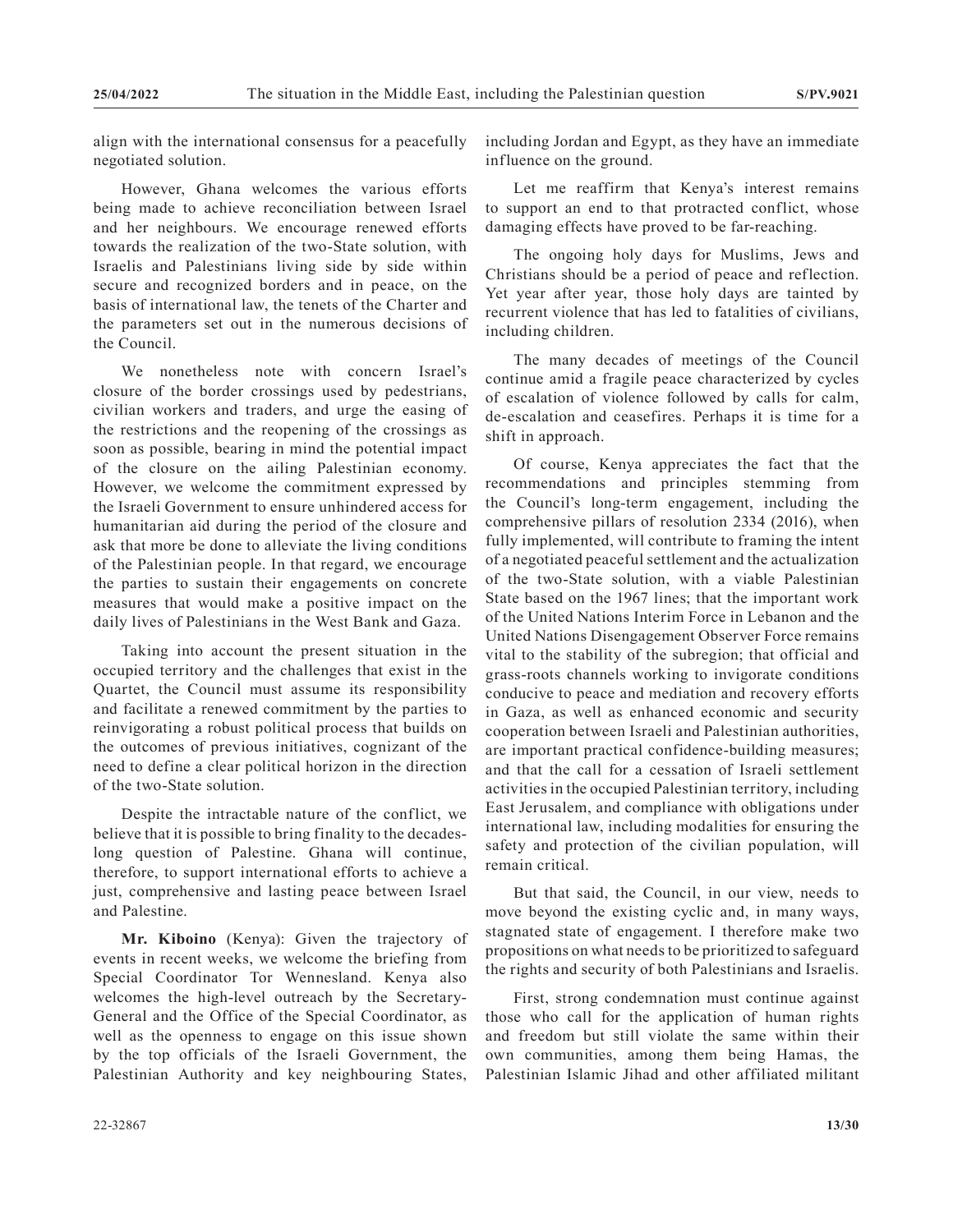groups. There is need to look deeper and address the mechanisms and sources of weapons and funds that reinforce such activities, including the barrage of rocket attacks from Gaza and the 7 April terror attack in Tel Aviv, which Hamas was quick to welcome and glorify. We reiterate that no cause, for whatever rights, can justify the deliberate targeting of civilians and civilian infrastructure.

Secondly, the right of self-determination for Palestinians is closely linked to the right of freedom for the exercise of religion. That interlinkage inevitably has to form part of the underpinnings of lasting peace between Israelis and Palestinians.

The recent riots and acts of aggression in the Old City and in and around the holy sites in Jerusalem, including the Al-Aqsa Mosque, are concerning. The historic and legal status of Jerusalem must be respected and upheld by all parties.

We note the steps taken by political, religious and community leaders calling for the safety of and respect for the sanctity of holy sites. In that regard, efforts to contain the proliferation of provocations, misinformation and incitement by extremists are important to mitigate against actions that serve only to fuel tensions and religious sensitivities, which trigger further destabilization, as witnessed in the events of last May.

We make these observations not to make any false equivalencies but to urge for actual movement, longer-term solutions and tangible outcomes that are in keeping with the principles of the Charter of the United Nations and the Council's resolutions.

**Mr. Nebenzia** (Russian Federation) (*spoke in Russian*): We thank the Special Coordinator for the Middle East Peace Process, Tor Wennesland, for his informative briefing on the situation in the Middle East region.

We continue to closely monitor developments in the West Bank and East Jerusalem in the context of the ongoing clashes at the Al-Aqsa Mosque compound, in which more than 152 Palestinians were injured after Israeli security forces used tear gas and rubber bullets against the protesters. We express our deep concern over the escalation of tensions that took place against the backdrop of a general surge of violence in Israeli cities, which resulted in the deaths of more than 40 people, both Palestinians and Israelis, over the past month.

In that regard, we note the need to exercise restraint as well as to refrain from provocative steps and unilateral actions in order to prevent a repetition of the scenario of last May, when unrest in Jerusalem escalated into days of violent Palestinian-Israeli military clashes.

We recall once again that violating the historical and legal status quo of the holy sites is unacceptable, and we would highlight the stabilizing role of the Hashemite Kingdom of Jordan, which is historically responsible for protecting the Muslim holy sites of Jerusalem and ensuring free access thereto.

The situation, as we heard today from Mr. Wennesland, is aggravated by Israel's aggressive settlement policy on the West Bank of the Jordan River and in East Jerusalem, which contravenes international law. For instance, procedures to authorize the expansion of 132 settlements are moving ahead at full speed. Last year alone, construction began on 1,270 settler housing units, and tenders were announced for an additional 3,467 housing units in the West Bank and more than 500 in Jerusalem. More than 140 settlement outposts also remain, even though they are illegal, including under the Israeli legal system.

Settlement plans for the occupied Syrian Golan also create the risk of general destabilization in the region. There has also been a significant increase in settler aggression, amid the acquiescence of the Israeli authorities.

We call on Israel to abandon radical steps to create irreversible realities on the ground, including the demolition of Palestinian homes, the confiscation of their property and arbitrary arrests, and to resume the peace process within the internationally recognized legal framework.

The root cause of the regular outbursts of tension and the cyclical escalation of violence in the Middle East is the unresolved Palestinian question. Recent developments in Jerusalem demonstrate the urgency of resolving the Palestinian-Israeli conflict. In order to prevent such recurrences of violent confrontation, international and regional efforts should focus on creating the conditions for relaunching direct negotiations between Palestinians and Israelis within the framework of the agreed two-State solution, with Palestine and Israel coexisting side by side in peace and security on the basis of the 1967 borders.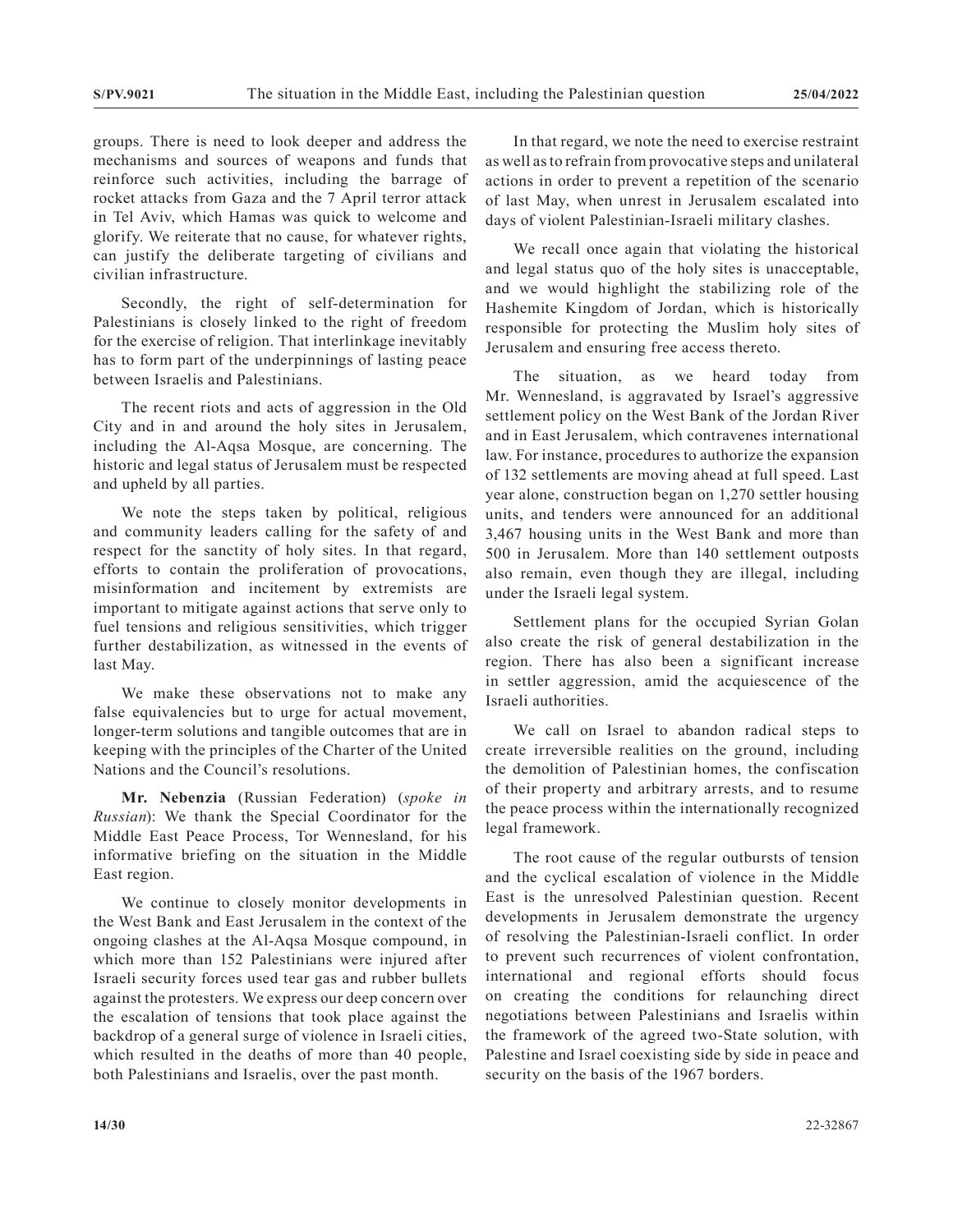At the same time, we are convinced of the need to intensify multilateral efforts to create an atmosphere conducive to negotiations. For our part, we continue to engage with Palestinians and Israelis, as well as with international and regional stakeholders. On 18 April, Russian President Vladimir Putin had a telephone conversation with Palestinian President Mahmoud Abbas, during which he emphasized the importance of relaunching direct dialogue between Palestine and Israel, in particular under the auspices of the Middle East Quartet of international mediators.

We reaffirm our readiness to work with our Quartet partners to improve the effectiveness of the work of that format, which has been endorsed by the Security Council. At the same time, we would like to note the importance of coordination between international mediators and regional partners. That is precisely what prompted the Russian initiative to hold an expanded ministerial meeting of the Middle East Quartet with key members of the League of Arab States.

We would also like to emphasize that advancing the peace process is impossible without restoring inter-Palestinian unity on the basis of the Palestine Liberation Organization. We are ready to work with other interested parties, especially our Egyptian friends, to provide the necessary assistance in that area.

Russia will continue its efforts to build international consensus and to coordinate joint actions in favour of a just solution to the Palestinian problem. We are disappointed that our Quartet colleagues again and again refuse to cooperate on resuming the Middle East peace process. As we see it, attempts to monopolize it and to impose economic peace on the Palestinians as a substitute for the just fulfilment of their aspirations to the establishment of an independent State will not yield concrete results**.**

Unfortunately, today we again heard attempts to shift the blame and accuse Russia of a looming food crisis, including in the Middle East. We see that as an attempt to divert attention from the failures of Western States and the sanctions and unilateral coercive measures they have introduced, which are precisely the root cause of the current situation. Our Western colleagues could easily solve this problem if they simply chose to do so. There is therefore no need to engage in demagoguery and mislead the members of the Security Council.

**Ms. Byrne Nason** (Ireland): We strongly endorse the briefing of Special Coordinator Tor Wennesland.

The Council must consider very seriously how to respond to the extremely worrying situation on the ground. In that regard, we echo the Special Coordinators remark that a serious escalation is avoidable.

As the Secretary-General has said, the ongoing holy days for Muslims, Jews and Christians should be a period of peace and reflection. Ireland is deeply concerned about the violence in Jerusalem over the past two weekends, particularly at Haram Al-Sharif/ Temple Mount.

Ireland reiterates that the status quo at the holy sites in Jerusalem must be upheld, with full respect for Jordan's custodial role, so as to ensure existing worship rights. Excessive and disproportionate use of force by Israeli security forces exacerbates an already tense situation.

We have heard the Special Coordinator outline the number of Palestinian deaths and injuries in recent weeks in incidents across the West Bank. We remain extremely concerned about the loss of civilian lives, including of women and children. Israel, as the occupying Power, must ensure that its security forces exercise the utmost care in order to preserve civilian life.

It is clear to Ireland that unresolved conflicts, especially those with no discernible political horizon, breed instability, extremism and violence Ireland joins other members of the Council in condemning terrorism and all attacks against innocent Israelis and Palestinians. We never underestimate the suffering violence causes or the obstacles it puts in the way of peace. Resolving conflict is not to give in to terrorists, but to overcome them.

All of us around this table know that instability, violence and extremism easily spread across international borders. We also know, indeed too well, that a security response alone cannot address the issue. A credible political horizon is both vital and urgent.

Unresolved conflicts between peoples — and longrunning occupations — inexorably lead to violations of the rights of individuals, in this case, the rights of the Palestinians to equality, to live without discrimination, to self-determination, to justice and to peaceful coexistence; the rights of Israelis to live in peace and security; the rights of Palestinian and Israeli youth to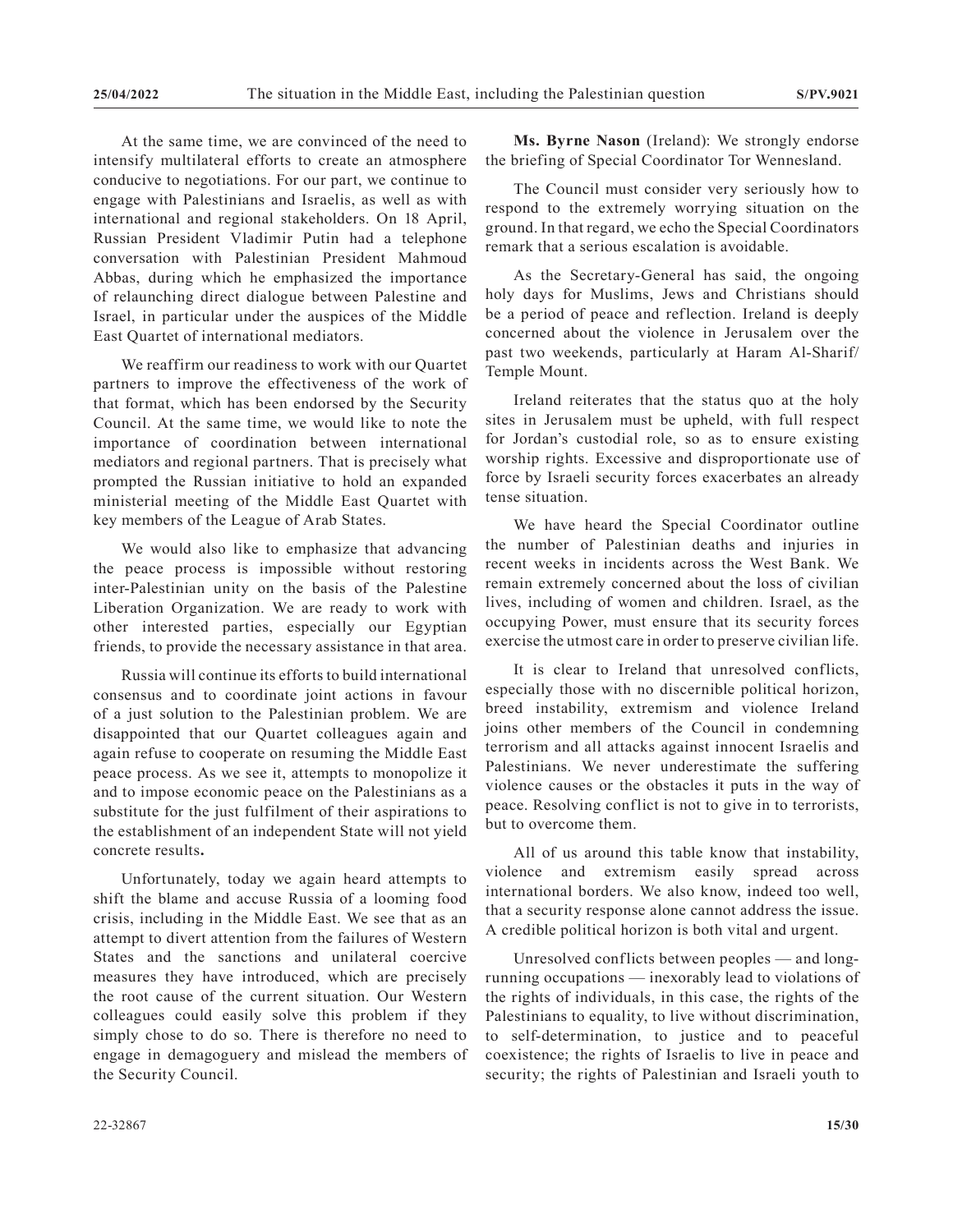build a future where peace is not just an aspiration, but a reality.

Unresolved conflicts are also inconsistent with — and eventually undermine — international law, including international humanitarian law and international human rights law. That is especially true of this unresolved conflict. The Council has a duty to act.

Today we call the Council's attention, yet again, to illegal Israeli settlements in the occupied Palestinian territory, including East Jerusalem. If there is one thing that could be done now to preserve the possibility of an eventual negotiated solution between the parties and open a horizon for hope, it would be an end to settlement expansion. It is possible, and it should be done.

Not only are continued settlements wrong in and of themselves, but the associated infrastructure encroaches on scarce Palestinian land and resources. We are concerned about the rise in severe settler violence incidents. The Israeli authorities must address these issues comprehensively and without delay. Those responsible for carrying out violent attacks must be held fully accountable.

The Palestinian institutions must work together to build greater democratic legitimacy so that they can, in turn, build the confidence and the esteem of the Palestinian people in their capacity to lead them towards a peaceful and sustainable solution.

The Palestinian people need concrete international support. Conscious of the mounting financial and interlinked humanitarian challenges they face, Ireland will continue to play its part, including through its support for the United Nations Relief and Works Agency for Palestine Refugees in the Near East, which remains so critical to regional stability. Ireland calls on others, particularly those in the region, to step up and match their political commitments with the financial resources to enable the Agency to continue to provide vital services to Palestine refugees.

Ireland will continue to support Palestinians and Israelis to resolve the conflict through a negotiated two-State solution, on the basis of relevant United Nations resolutions, international law and bilateral agreements.

**Mrs. Gasri** (France) (*spoke in French*): I too would like to thank the Special Coordinator for his very detailed briefing and to assure him of France's full support.

France is very concerned at the increase in tensions and violence that have multiplied in recent days in Jerusalem, and which have also claimed many victims in the Palestinian territories. We strongly condemn the terrorist attacks that have killed 14 people in Israel, including one of our compatriots.

France calls for restraint and the avoidance of all forms of violence and provocation. Our shared collective priority must be to prevent an escalation similar to that of May 2021. We call for the utmost vigilance, as the situation remains explosive during this period of religious holidays. In this context, France strongly condemns the rocket attacks that targeted Israel recently. Respect for the status quo at the holy sites is essential, and we recall in turn the essential role of Jordan. We support the Secretary-General's call for the proportionate use of force. Any allegations of disproportionate use must be rigorously and transparently investigated.

Beyond immediate efforts to preserve calm, there is an urgent need to address the root causes of the conflict, of which this escalation is but an all-too-familiar symptom. We have warned since October against the resumption of unilateral measures in the West Bank and East Jerusalem. The resumption of settlement activity, as well as record levels of demolitions, evictions and settler violence, are fuelling an explosive situation, which is reinforcing the extremes. We call on the Israeli authorities to put an end to settlement activities and fully respect its responsibilities under the Fourth Geneva Convention.

France also reiterates the importance of recreating a political horizon for the resumption of negotiations to implement the two-State solution, with Jerusalem as its capital. Without a genuine political process between the parties, the same causes will produce the same effects, and the cycles of violence will be repeated.

In coordination with its partners, France remains mobilized to support all efforts aimed at de-escalating the situation and relaunching the peace process. In this regard, I reiterate our full support for the efforts of the Special Coordinator. We have increased our financial support for the United Nations Relief and Works Agency for Palestine Refugees in the Near East in 2022 because the Agency is essential to the stability of the region. We in turn call on all Member States to increase their support.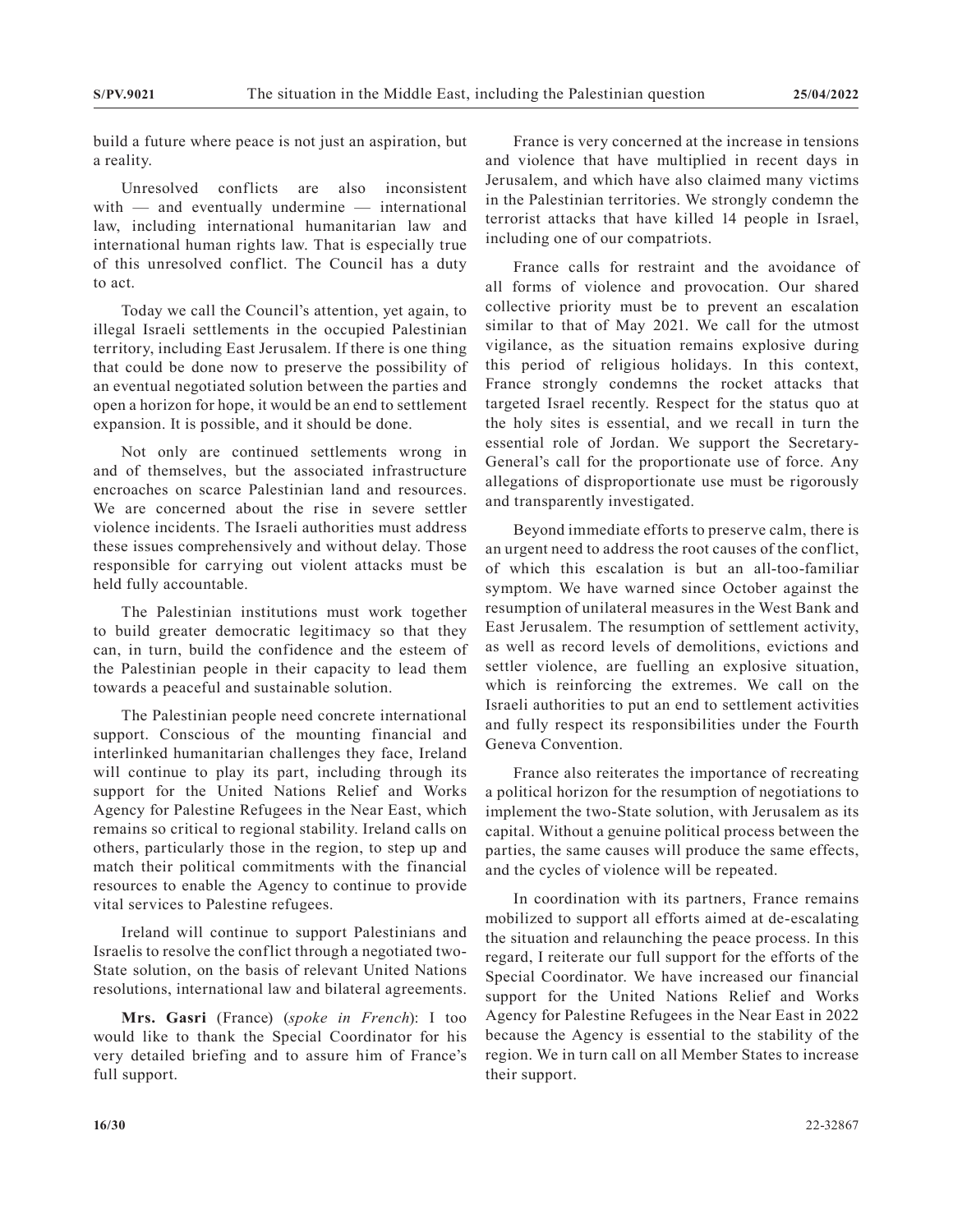**Mr. De Almeida Filho** (Brazil): I would like to begin by thanking Special Coordinator Wennesland for his briefing, as well as for his Office's tireless efforts towards de-escalation.

It has been less than a week since the Security Council last met to discuss the situation in Jerusalem. The situation on the ground was already extremely serious then and has deteriorated further. In the days following our meeting, we have seen renewed violence, including in and around holy sites in Jerusalem, as well as in Gaza and elsewhere. It is even more regrettable that the escalation is happening during a period of religious celebrations for the three major monotheistic faiths, which is a time to practice peace, tolerance and self-reflection.

The scenes we have witnessed over the last few weeks are shocking and unacceptable. Places of worship should not be battlegrounds, especially a place of such religious significance as the Holy Esplanade. The safety and security of religious sites is an essential component of freedom of religion or belief and should be preserved at all costs. In this context, we recall such initiatives as the 2019 Secretary-General's Plan of Action to Safeguard Religious Sites and the 2020 Declaration on Safe Places of Worship adopted by the International Freedom of Religion or Belief Alliance.

The confrontations of May 2021 in Gaza resulted in hundreds of civilian deaths, thousands of injuries and the widespread destruction of infrastructure. Slowly and with great effort from the United Nations, regional partners and from the parties themselves, a measure of stability had been re-established. The sporadic launching of rockets from Gaza over the last few days, which we thoroughly condemn, stands as a reminder of the risk of returning to 2021 and of losing more civilian lives and any progress made since then.

The ongoing violence and provocations are a costly setback — another in a long line of incidents that obstruct the search for a lasting peace. Refraining from incitement and inflammatory rhetoric is of utmost importance at this juncture. We therefore call not only for restraint from political, religious and community leaders, but also for proactive engagement towards de-escalation.

Most importantly, we urge Israeli and Palestinian leaders to engage with each other, be it directly or through the mediation instruments offered by the United Nations and by regional partners. Measures taken to prevent acts of provocation are also essential. In this context, we welcome the engagement of Israeli authorities with parties on the ground to ease tensions. We also welcome the Israeli assurances on the enduring historical and legal status quo of the holy sites in Jerusalem, which must indeed be preserved. As custodian of the Muslim holy sites in Jerusalem, the Hashemite Kingdom of Jordan is also an important partner in bringing this crisis to an end.

Amid this tense escalation, Christian holy sites in Jerusalem must be kept safe and open for worship. Bringing the violence to an end and returning to a credible political process is a priority shared by all, and the international community should use all means available to it to support de-escalation.

The current crisis is the result of years of frustration with the lack of progress in finding a lasting solution to the conflict — a solution that seems even more distant when dialogue breaks down and parties take unilateral actions. Bringing the violence to an end and returning to a credible political process within the framework of a negotiated two-State solution is a priority shared by all, and the international community should spare no effort to support it.

**Mrs. Buenrostro Massieu** (Mexico) (*spoke in Spanish*): I thank Special Coordinator Wennesland for his briefing and welcome the delegations of Israel and Palestine to today's meeting.

Mexico expresses its concern that, despite calls for calm, the situation in the West Bank, and particularly in Jerusalem, continues to be very volatile. It is regrettable that during religious festivities violence has been exacerbated to such a degree. Jerusalem, the cradle of millenary civilizations, should be a place of coexistence and tolerance.

Mexico deplores the violent incursion into religious sites by Israeli forces of law and order. Attacks against churches, synagogues, mosques or any other place of worship are simply unjustifiable. We deplore the number of civilian casualties, including of minors, and urge the Israeli security forces to exercise maximum restraint and to respect the principle of proportionality. Mexico also calls for a redoubling of efforts to guarantee freedom of movement, association and worship.

Recognizing the special status of Jerusalem, and in accordance with the resolutions of the Security Council, in particular resolution 476 (1980), we urge Israel to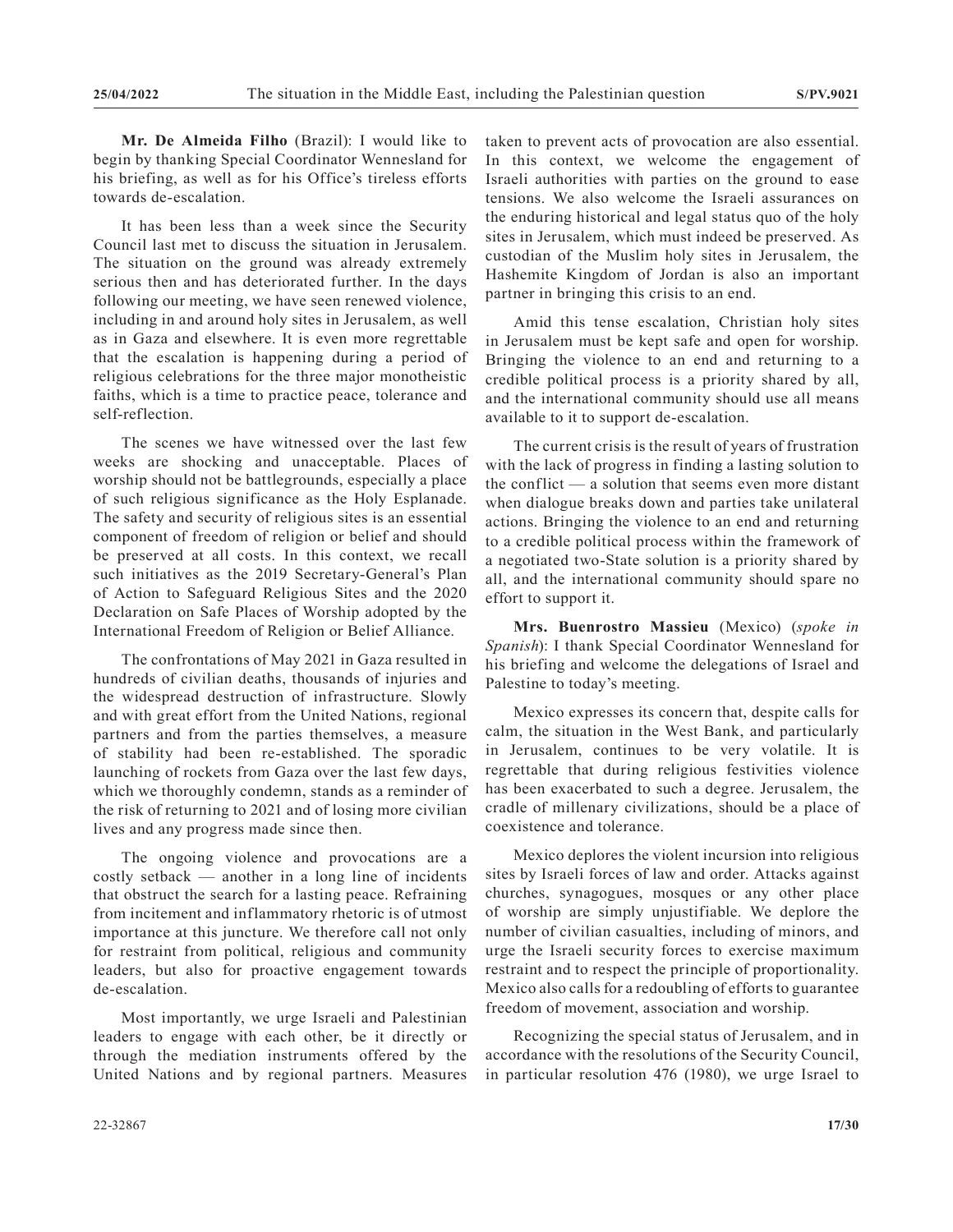refrain from altering the demographic composition, institutional structure and physical, cultural and historical character of Jerusalem.

We call on Israeli elected representatives and religious and social leaders to refrain from all acts of incitement and the use of inflammatory rhetoric. We also call on Palestinian leaders not to use those serious incidents as a justification for promoting anti-Israeli sentiment.

Mexico also urges Israel to redouble its efforts to deter clashes in and around the Old City of Jerusalem.

In addition, Mexico condemns the recent attacks against the Israeli population in such cities as Be'er Sheva, Hadera, Bnei Brak and Tel Aviv, among others, as well as rocket fire from Gaza.

To end such cycles of violence, negative trends on the ground must be reversed. These include the construction and expansion of Israeli settlements and all attendant activities, such as the confiscation of, eviction from and demolition of Palestinian property. Similarly, reconstruction and economic development in Gaza must be facilitated. It is therefore essential to lift the blockade on the Strip.

In other matters, Mexico welcomes the organization of the second phase of municipal elections in the West Bank on 26 March. We hope that general elections will soon be held in the Palestinian territory, including in East Jerusalem. At the same time, we are concerned about the ongoing unpredictable fiscal situation of the Palestinian Authority and call for continued civil, fiscal and security cooperation between Israel and the Palestinian Authority. Furthermore, Mexico takes note of the holding of the Negev Summit at the end of March. Such initiatives are an opportunity to strengthen regional cooperation and understanding, but they cannot be considered a substitute for the Israeli-Palestinian peace process.

We welcome the mediation efforts of Egypt, Jordan and Qatar to de-escalate the situation. Mexico reiterates its full support for the work of the Special Coordinator and the Peace Quartet.

Mexico reaffirms its commitment to a two-State solution that addresses Israel's legitimate security concerns and allows for the consolidation of a politically and economically viable Palestinian State, in accordance with international law and the relevant United Nations resolutions.

Before concluding, let me reiterate the call to focus diplomatic efforts on addressing the historical and root causes of this hostile situation. The resumption of the peace process is indisputably the responsibility of Israel and Palestine. However, the international community and the Council are responsible for promoting and facilitating the process.

**Mr. Raguttahalli** (India): I thank Special Coordinator Tor Wennesland for his briefing.

We are deeply concerned about the series of incidents at holy places in Jerusalem during the ongoing holy month of Ramadan. The historic status quo at holy places in Jerusalem must be respected and upheld. All acts of obstruction, vandalism and desecration, which violate the sanctity of the holy places  $-$  be they in Jerusalem, Nablus or elsewhere — must be unequivocally condemned.

We recognize the efforts made by Israel, Jordan, the Palestinian Authority and other countries to avert escalation. It is unfortunate that despite those efforts, the situation on the ground has once again deteriorated. We appeal to all parties to stop the provocations and incitement, which could further worsen the situation. We extend our support for all steps that are aimed at reducing tensions and restoring calm. We appreciate the efforts made by the Secretary-General and the Special Coordinator for the Middle East Peace Process in that regard.

We are also gravely concerned about the acts of terrorism and incidents of violence in Israel and the West Bank. We have consistently advocated against all acts of terrorism and violence. We strongly condemn such acts, which have resulted in an increasingly high number of casualties, including women and children. It is time to show restraint, desist provocative actions that fuel tensions and abide by resolution 2334 (2016). We urge all sides to take immediate steps for a complete cessation of violence.

The recent rocket fire from Gaza and the retaliatory air strikes by Israel demonstrate the fragility of the situation and the potential for escalation. We call on all parties to de-escalate and respect the ceasefire.

The continued precarious financial situation of the United Nations Relief and Works Agency for Palestine Refugees in the Near East (UNRWA) remains a matter of concern, as the Palestinian refugee community in the Palestinian territories and elsewhere depend on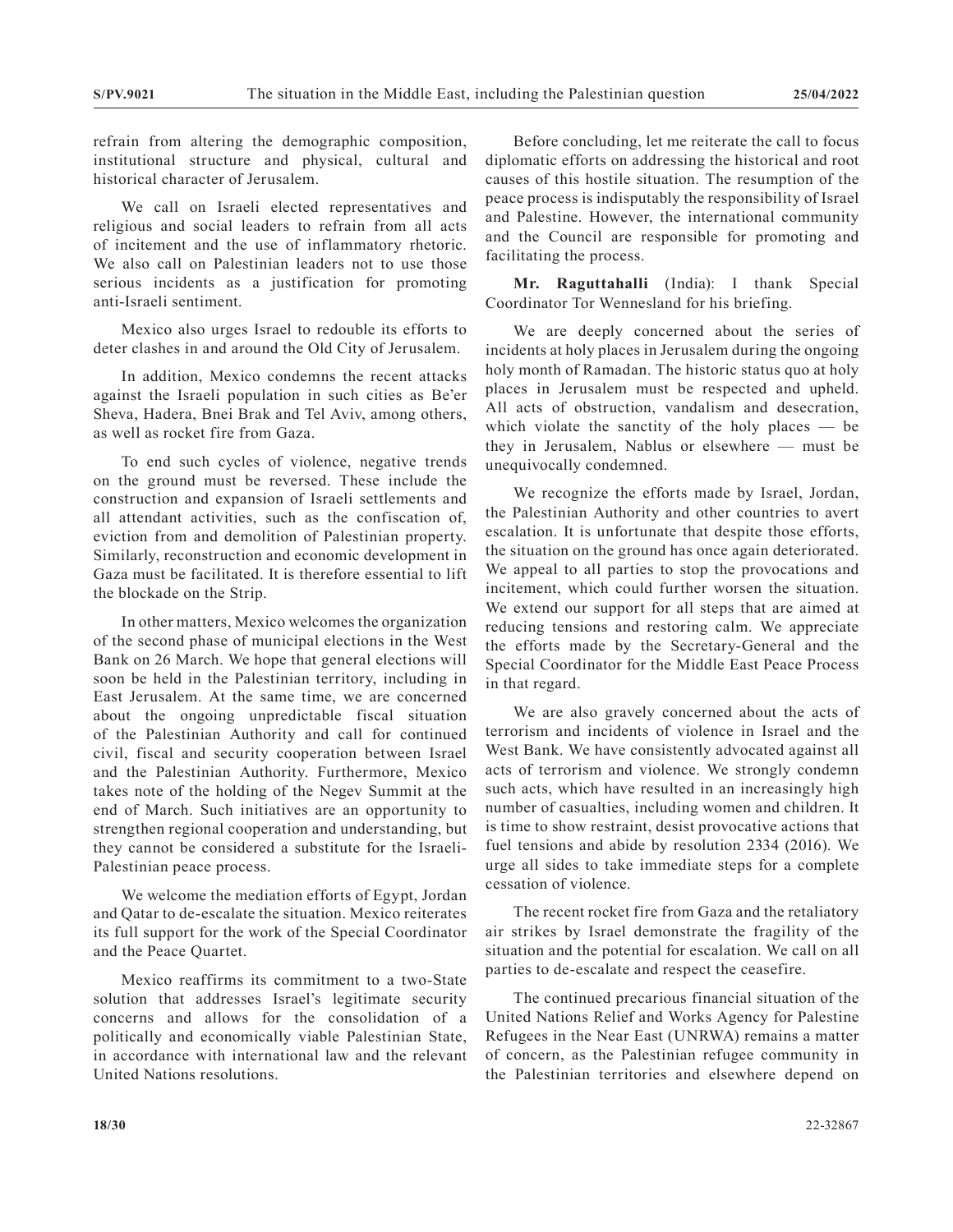the services provided by the Agency. I reiterate India's commitment to supporting UNRWA financially and helping the Agency overcome its liquidity crisis. India has already contributed \$20 million over the past four years and has also pledged \$5 million for the UNRWA programme budget for the year 2022.

The ongoing incidents once again underscore the need for the immediate resumption of peace talks between Israel and Palestine. The absence of such direct negotiations is not conducive to securing longterm peace and will only increase the risk of recurrence and the escalation of such violence. An early return to the political dialogue process by launching credible direct negotiations, while addressing the security and economic challenges, is an immediate necessity.

India has consistently called for direct peace negotiations between Israel and Palestine, taking into account the legitimate aspirations of the Palestinian people for statehood and Israel's legitimate security concerns. The United Nations and the international community must prioritize the revival of those negotiations.

In conclusion, I reaffirm India's unwavering commitment to the establishment of a sovereign, independent and viable State of Palestine, living within secure and recognized borders, side by side and at peace with Israel. There is no other alternative to a negotiated two-State solution.

**Mr. Abushahab** (United Arab Emirates) (*spoke in Arabic*): At the outset, I thank Mr. Tor Wennesland for his second briefing to the Council in less than a week and commend his tireless efforts to support stability and peace in the region.

We find ourselves at a critical juncture. As previous years have demonstrated, either we will witness a dangerous escalation that will further increase tensions in the region, or the situation will be defused so as to prevent further aggravation. In that context, we condemn the repeated incursions by Israeli forces into the Al-Aqsa Mosque, as well as the assaults perpetrated by settlers in the courtyards of Al-Haram Al-Sharif.

What we need now is restraint, as well as intense and continued regional and international efforts and pressure to de-escalate the situation and introduce constructive initiatives for rebuilding trust between the parties. In that regard, we must use all available

diplomatic means, including existing channels of communication with the parties, to achieve those goals.

As my country's Foreign Minister stressed in his call with his Israeli counterpart, there must be de-escalation, and practices that violate the sanctity of the Al-Aqsa Mosque must be stopped. In that context, we appreciate some of the decisions taken recently by the Israeli Government to de-escalate the situation and reduce tensions. We urge that more such decisions be taken to create a stable and sustainable situation that will create a political environment that will allow for Palestinians and Israelis to sit together at the negotiating table and revive the Middle East peace process.

In that context, we also commend the efforts of the Hashemite Kingdom of Jordan, the Arab Republic of Egypt and the United States in urging the parties to abide by the recent truce and restore calm in the region. We also support the call made at the latest emergency Arab Ministerial Committee meeting regarding the need to relaunch serious and effective negotiations to restore confidence in the feasibility of the peace process and put it on a clear path towards a negotiated solution based on the two-State solution, whereby the Palestinian State would live side by side with Israel in peace, security and mutual recognition. That constitutes a strategic Arab choice and a regional and international necessity.

The current situation, which has already led to hundreds of injuries and arrests among worshippers as well as severe damage to the facilities of the Holy Mosque, underscores the need to ensure the protection of worshippers, while simultaneously refraining from any provocative actions in Al-Aqsa Mosque. We also stress the need for the Israeli authorities to respect the right of Palestinians to practice their religious rites and to have free access to holy places, including the Al-Aqsa and Al-Ibrahimi Mosques.

We once again emphasize the need to preserve the existing legal and historical status quo of the city of Jerusalem and its sanctities in line with international law. We stress the need to avoid undermining the authority and powers of the Jerusalem Endowment Administration and the affairs of Al-Aqsa Mosque. We also emphasize the need to respect the role of the custodianship of the Islamic and Christian holy sites and endowments, which is entrusted to His Majesty King Abdullah II of the Hashemite Kingdom of Jordan.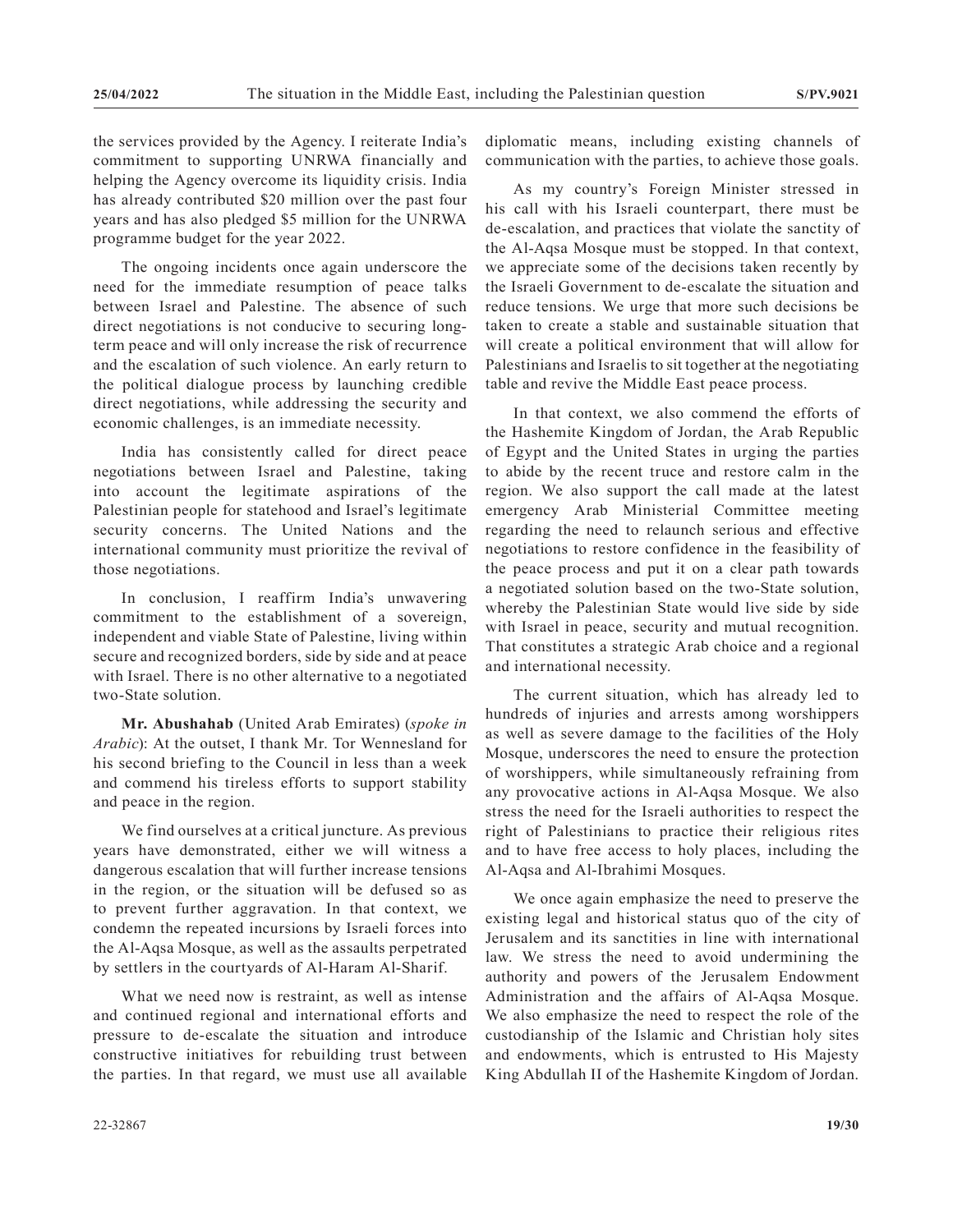Furthermore, the United Arab Emirates also appreciates all multilateral efforts to protect the city of Jerusalem, including the efforts of the Organization of Islamic Cooperation's Al-Quds Committee, chaired by His Majesty King Mohammed VI of the Kingdom of Morocco.

In conclusion, we affirm the United Arab Emirates support for achieving the independence of the Palestinian State based on the 1967 borders, with East Jerusalem as its capital, in accordance with the Madrid principles, the Arab Peace Initiative and other agreed international terms of reference. Our region is in dire need of finding just, comprehensive and peaceful solutions to crises and conflicts, including through joint action, in order to pursue development and meet the aspirations of its peoples for progress and prosperity.

**Mr. Biang** (Gabon) (*spoke in French*): I thank the Special Coordinator, Mr. Tor Wennesland, for his enlightening briefing, to which we paid close attention. I also welcome the participation of our colleagues the Permanent Representative of Israel and the Permanent Observer of Palestine in this meeting.

We are holding this debate in a particularly tense context due to the violence witnessed in recent weeks, particularly in the occupied Palestinian territories and in the Old City of Jerusalem, which raises fears of a deadly new escalation in the Israeli-Palestinian crisis. Tensions recently escalated on 15 April as a result of clashes between Palestinian demonstrators and Israeli police, culminating in an intervention by Israeli police inside the Al-Aqsa Mosque, leaving many people injured, particularly on the Palestinian side. That serious incident is just one of the violent events that have occurred since the beginning of this delicate period of religious celebrations for the Muslim, Jewish and Christian communities.

We cannot help but be fearful that an easing of the situation is not on the cards as, after days of violence, particularly at the holy sites, there have also been rocket attacks against Israel from a Palestinian enclave and air strikes on the Gaza Strip. That increase in local tensions is all the more notable because it has not happened for months. Many of those acts of violence, characterized by brutality and the disproportionate use of force against civilians, are claiming increasing numbers of victims, including women and children.

My country strongly condemns all such violence, which is not conducive to building lasting peace and stability between Israel and Palestine. On the contrary, it only fuels frustration, deepens wounds and damages efforts to build trust between Israel and Palestine, which is an indispensable prelude to dialogue and a political settlement to the conflict. It is clear that such a complex situation with intractable issues cannot be resolved by the protagonists' unilateral initiatives, but by constructive dialogue in good faith between the parties.

We endorse the Secretary-General's call on leaders on all sides to calm the situation and immediately cease provocations along the Esplanade of Mosques to prevent any further escalation and to maintain and respect the status quo of the holy sites in Jerusalem.

We commend the role of the King of Morocco as Chair of the Organization of Islamic Cooperation's Al-Quds Committee in preserving the special status of the Holy City as a symbol of the common heritage of humankind and the peaceful coexistence of the three monotheistic religions, as well as a place for dialogue and mutual respect. It is necessary to preserve the particularities of Jerusalem as a city of peaceful coexistence, as underlined in the appeal for Jerusalem launched on 30 March 2019 by the King of Morocco and Pope Francis.

We also believe that neighbouring countries have an important role to play and, in that regard, we commend the efforts of Jordan and Egypt in seeking to ease tensions on the ground.

It is more important than ever to break the deadlock in which the Council finds itself, as it risks leading to international fatigue with many grave consequences for the future of the peoples of Palestine and Israel.

For decades, Palestine has been in the grip of a major political crisis with devastating consequences, particularly in the humanitarian and economic spheres, in the context of the devastating coronavirus disease pandemic. In the course of the conflict, the Palestinian Authority has gradually lost its capacity to provide essential services to its population, including food, education and health.

The security situation in the occupied Palestinian territories remains precarious and volatile, owing in part to the continuing illegal policy of settlement expansion and the demolition of Palestinian homes and other evictions affecting many Palestinian families. Not only are such actions contributing to the destabilization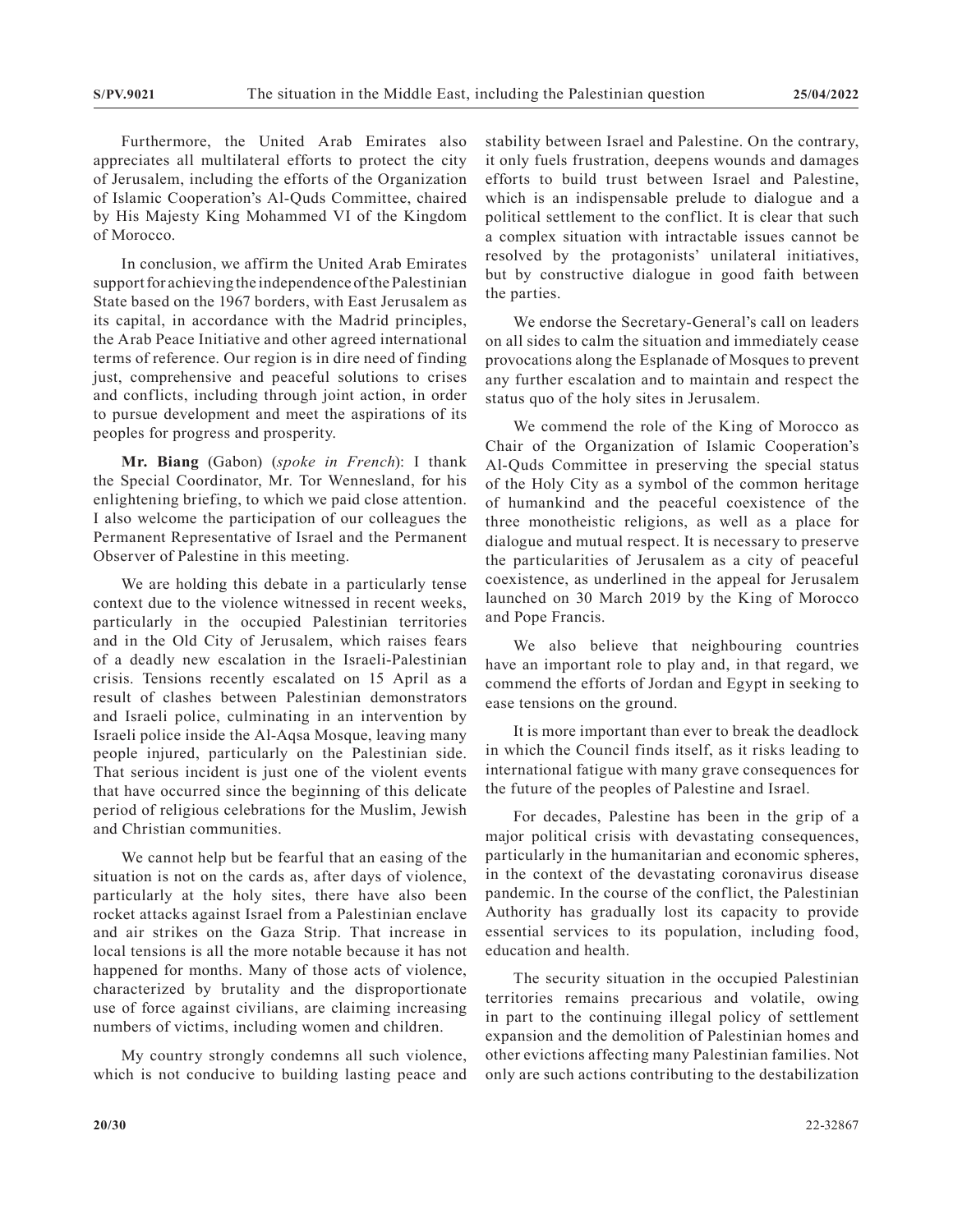of the occupied Palestinian territories and exacerbating the territorial fragmentation of the West Bank, but they are also fuelling anger and the desire for revenge. It is essential to implement resolution 2334 (2016), which calls for an immediate and complete cessation of all settlement activity in the occupied Palestinian territories, including East Jerusalem.

It is crucial for the parties to build on the momentum for calm. To that end, we hope that the announcement by the Israeli authorities calling on all to support efforts in good faith to restore calm to Jerusalem and ensure freedom of worship on the Temple Mount for both Jews and Muslims will help to ease tensions.

It is high time to activate the channels of diplomacy to ensure that restraint, reason and responsibility prevail. Neighbouring countries and key partners in the region have a crucial role to play in that respect towards relaunching a more credible peace process. We welcome the initiative of the meeting held in Negev on 28 March, at the end of which the participants recognized the need to strengthen multilateral cooperation and resolve the Israeli-Palestinian conflict, inter alia. We encourage the Israeli and Palestinian authorities to show restraint, to refrain from provocation and to invest in peaceful coexistence, as well as to give peace a greater chance.

We reiterate our commitment to the two-State solution, which cannot be achieved without the firm political commitment and the will of the parties, as well as the support of the international community, including regional actors

In conclusion, we reaffirm our support for Special Coordinator Wennesland in his efforts towards ensuring calm and maintaining close contact between the parties, as well as among the key regional partners.

**Mr. Zhang Jun** (China) (*spoke in Chinese*): China thanks Special Coordinator for the Middle East Peace Process Tor Wennesland for his briefing and welcomes the Permanent Observer of the Observer state of Palestine and the representative of Israel at this meeting today.

Recently, major Islamic, Jewish and Christian holidays have followed one another in succession. While worshippers were all looking forward to celebrating their respective religious holidays in peace and security, the Palestinian-Israeli situation has been faced with a new round of tensions and escalation. Enforcement operations by the Israeli security forces

security is interdependent and indivisible. If one side's security is ensured at the expense of

the other side's security, it will be impossible to break the cycle of violence or resolve the security conundrum. Only by upholding the common comprehensive, cooperative and sustainable security concept can peaceful coexistence be realized. We call on all parties, in particular Israel, to exercise restraint and prevent the situation from further escalating, or even getting out of control.

have led to more casualties among Palestinian civilians. The Israeli police has entered the Al-Aqsa Mosque on multiple occasions and has clashed with Palestinians,

Exchanges of rockets between the Gaza Strip and Israel have made the situation more volatile, and attacks against Israeli civilians have also occurred from time to time. Religious holidays should provide an opportunity to realize peace rather than trigger a relapse into hostilities. China condemns all attacks against civilians and violations of the historic status quo at the religious holy sites. Israel and Palestine's

further aggravating tensions.

Israel recently indicated that, from now until the end of Ramadan, non-Muslim worshipers will be banned from the holy site. That is an important step in the right direction. Under international law, the occupying Power has the obligation to take the necessary measures to prevent security threats or provocations against Palestinian civilians. China supports continued communication among the Special Coordinator, Israel, Palestine and other parties to move towards de-escalation.

A ministerial meeting of the League of Arab States was held days ago and issued a communiqué calling on the Security Council to prevent any escalation of violence and restore peace and security. China supports the Arab League and Arab countries in actively playing their respective roles. The Security Council should very seriously take into account the current situation and the calls of Arab States, urgently take action and speak with one voice in playing the role conferred upon it.

The Palestinian question is always at the heart of the Middle East issue. Regardless of developments at the international level, the Palestinian question cannot be sidelined, let alone be forgotten. In that regard, what is lacking is not a grand or just plan, but rather the courage to take action. The fundamental reason for the repeated escalation is the fact that the legitimate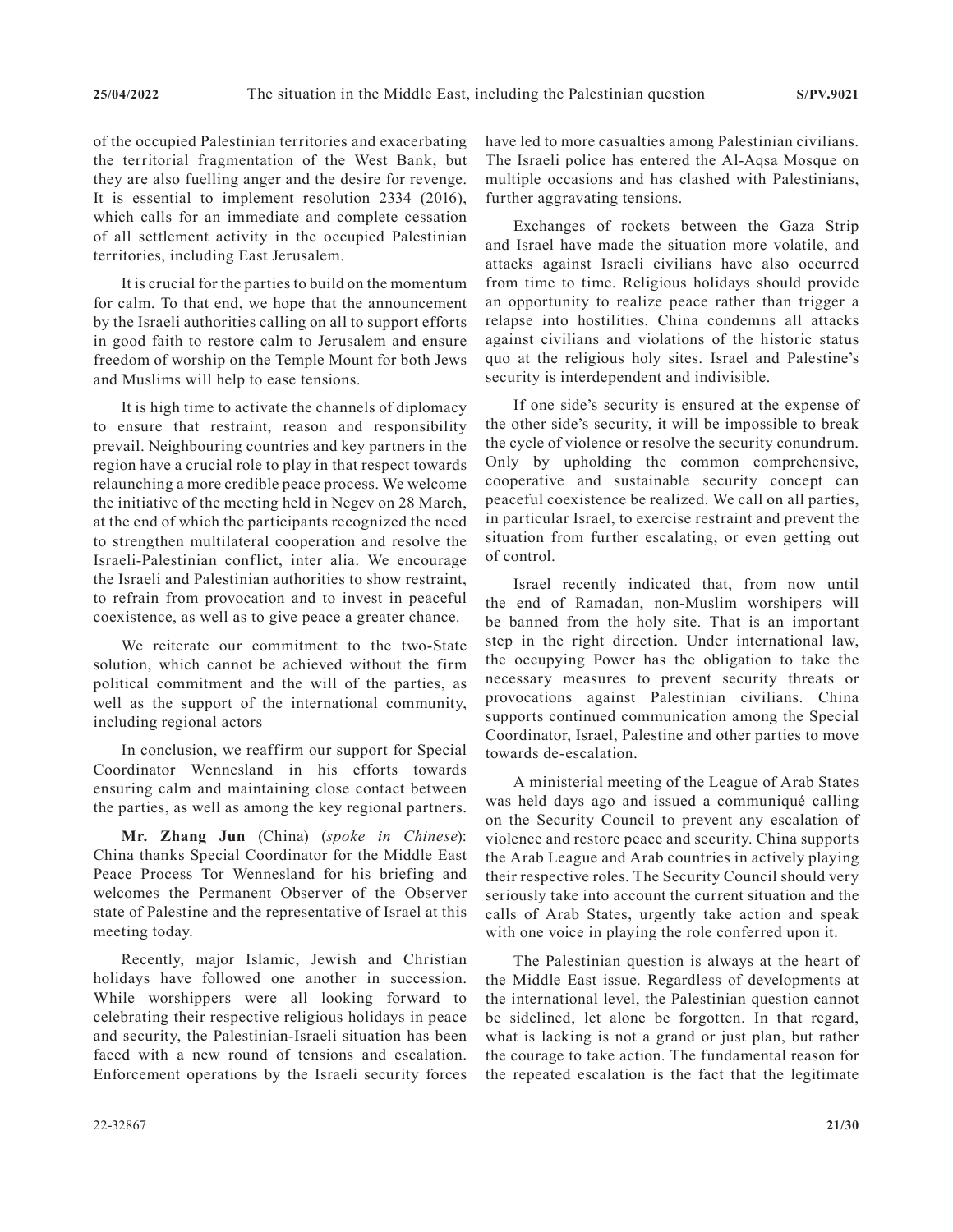national rights of the Palestinian people have not been realized and that the two-State solution has not been implemented.

Settlements upend the contiguity of the occupied territories, constrain the living space of the Palestinian people and jeopardize the prospects of realizing a two-State solution. China urges Israel, pursuant to resolution 2234 (2016), to halt the demolition of Palestinian homes, the eviction of Palestinian people and the expansion of settlements and create the conditions necessary for the development of Palestinian communities in the West Bank.

We call for the timely and full lifting of the embargo against Gaza and support the work of United Nations Relief and Works Agency for Palestine Refugees in the Near East and assistance to Palestine to improve its financial situation and people's living conditions. China hopes that Palestine and Israel can continue their high-level engagement for the timely relaunch of dialogue on an equal footing.

We call on the international community to make greater efforts based on the relevant United Nations resolutions and international consensus, such as the principle of land for peace, to advance the Middle East peace process. The Security Council should increase its sense of urgency, shoulder its responsibilities in earnest and work actively for a just and lasting solution to the Palestinian question.

In conclusion, I reiterate that China supports the establishment of a fully sovereign and independent Palestine based on the 1967 borders, with East Jerusalem as its capital, supports the peaceful coexistence of Palestine and Israel and the joint development of the Arab and Jewish people. Together with the international community, China will continue its tireless efforts towards a comprehensive and just solution to the Palestinian question.

**Mr. Hoxha** (Albania): I would like to express my delegation's appreciation for the briefing by the Special Coordinator of the Middle East Peace Process and his efforts and calls for calm and restraint. We fully support his work.

To have hope is to want an outcome that makes our lives better in some way, since envisioning a better future motivates us to take the steps to make it happen. Therefore, hope is an obligation for the Security Council to play any role it can in helping achieve peace between the Israelis and the Palestinians. We regret to see that recent developments on the ground are shattering once again the hopes that we must entertain to arrive at a point where just and lasting peace appear on the horizon.

Civilians remain targets of violence. We condemn in the strongest terms the terrorist attacks against Israeli civilians. Terrorist acts are abominable actions that should be universally and unambiguously condemned, whenever and wherever they occur. Albania understands the legitimate concerns of Israel for its security and the need to respond to terrorist attacks against its civilians. Terror has no place anywhere, and there can be no justification for it. It must never be left unanswered; it must never be condoned. We condemn any incitement to violence whatsoever. Holy places and holy days should be used for prayer and spiritual reflection, as billions are doing across the world. That is, and should always be, incompatible with the incitement to violence or any inflammatory rhetoric. The holy places should not be places or targets of violence or vengeance, but of veneration and reverence.

We remain equally concerned about the loss of life among the Palestinians, especially women and children. Israel must show self-restraint to prevent further escalation, and any excessive use of force leading to civilian casualties must be properly investigated. The response to terrorist acts must be firm. Yet it must be legally rooted, institutionally carried out and always proportionate. We are also concerned that unilateral steps, the expansion of settlements, the demolition of homes and the eviction of Palestinians can only make a bad situation worse. Rising settler violence must stop, and those responsible for it must be held to account. We have and will continue to call for concrete, continued and sustained steps that diffuse tensions.

This grim picture of recent developments should not obscure the fact that there is only one path that is worth fighting for: a reality where Israelis and Palestinians enjoy equal rights and freedoms. We know from past examples that anytime the parties have come together they have been able to make progress, to foresee a track for their future. That is why we welcome high-level contacts between Israelis and Palestinians, which should contribute to renewing confidence and help create conditions towards the relaunch of the peace process as soon as possible.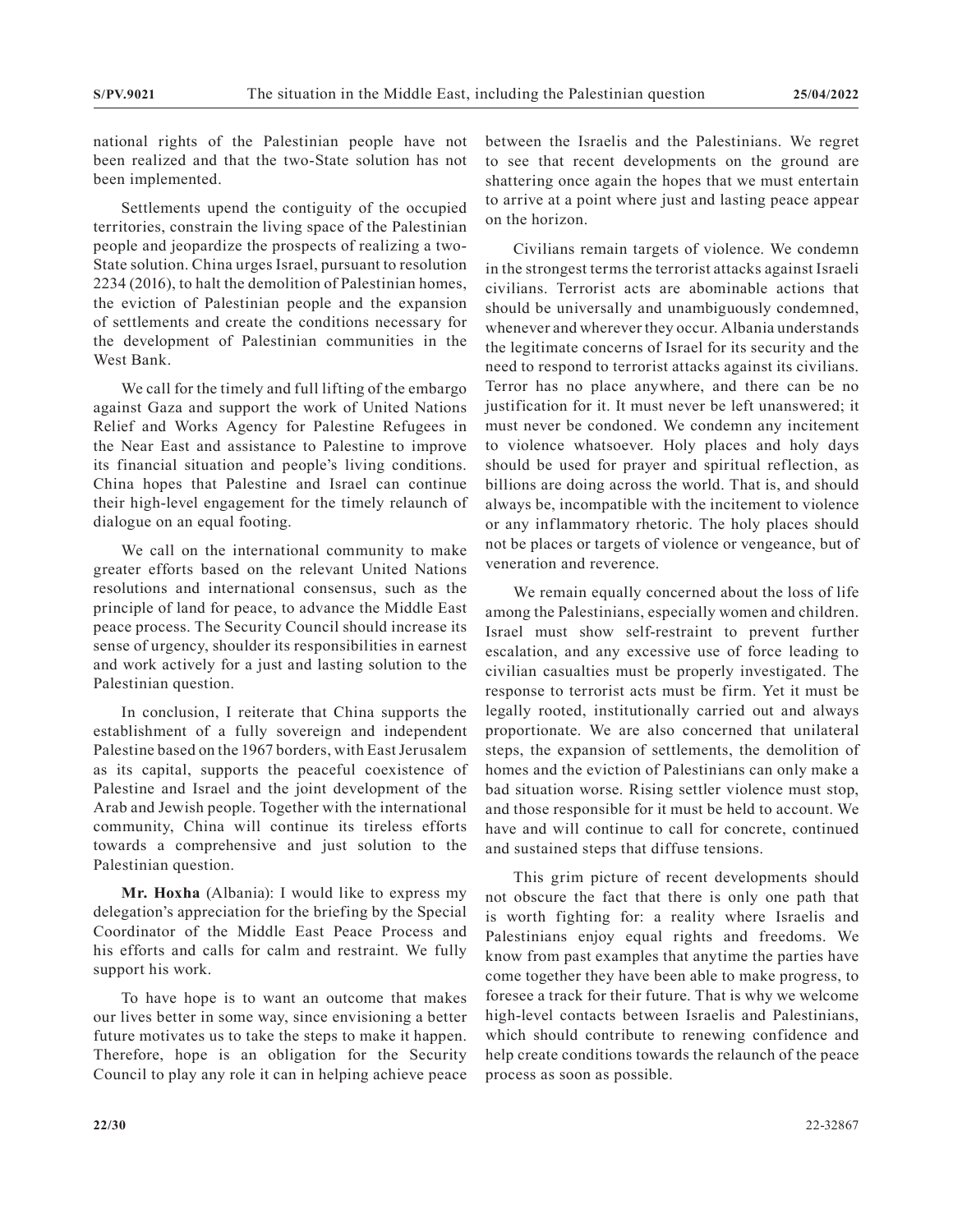We believe that direct and meaningful negotiations between the parties, with the help of and facilitation by important stakeholders, within the framework of relevant United Nations resolutions, should lead to the creation of two States: a secure State of Israel and an independent, democratic and viable State of Palestine, living side by side in peace and security, with mutual recognition, trust and respect, and with Jerusalem as a shared capital.

We know only too well that there is a plethora of grievances. Narratives are utterly opposed, and interests could not be more divisive. But each day passing without contacts, negotiations and meaningful engagement is a day lost to peace, which will only maintain and widen that divisive gulf, with all its known regrettable consequences.

The Abraham Accords have opened important doors for strategic cooperation between Israel and its neighbours. We welcome that and encourage further similar steps. We want to believe that this positive atmosphere will be seen as a strong encouragement to help the parties work together with renewed energy. We commend the active engagement of Egypt and Jordan in favour of peace.

We remain convinced that a sustainable solution to the peace process remains an imperative if Israel and all its Arab neighbours are to be able to construct a robust regional economic and security architecture that will not be evanescent. Its dividends would be felt way beyond the region itself. Therefore, knowing what the solution may be for this enduring conflict to end and continuously failing to do what is required to come closer to that solution is equal to a neverending misfortune.

How many times has a timid ray of hope appeared somewhere only to have something dark and more powerful come along to brutally crush it, as if hope for the Middle East peace process were always misplaced? Extremists and their agendas will always be around the corner; they should not be allowed to occupy a central place. On the contrary, hope, vision and rationality should be the ingredients to foment progress towards peace. Therefore, we should not yield to failure, since it measure not only in terms of time — of years and decades lost — but also in the loss of human lives and futures and dreams that are squandered, and aspirations that are destroyed.

Peace is made by people and for the people; but people without hope are people without dreams, aspirations and projects. And when you happen to be so tragically dispossessed of anything meaningful in life, you remain stuck in time with nowhere to go.

That is why we see no alternative to a situation where Israelis and Palestinians work and learn to live together by respecting each other's rights and aspirations and by sharing hope and sharing that land they both identify with. As per the words of Martin Luther King: "We must accept finite disappointment, but never lose infinite hope."

**The President**: I shall now make a statement in my capacity as the representative of the United Kingdom.

Let me start by thanking Special Coordinator Tor Wennesland for his briefing, and for the tireless efforts of him and his team on the ground.

The United Kingdom shares the concerns expressed around this table about the fragile situation in Jerusalem. It is crucial that all parties take urgent steps to reduce tensions and avoid further escalation.

Jerusalem is a city holy to so many, and the United Kingdom remains firmly of the belief that maintaining the historic status quo is the only means of ensuring freedom of worship. Amid rising tensions on the Al-Haram Al-Sharif/Temple Mount, we urge the parties to engage and de-escalate the situation, particularly in terms of ensuring sensitive policing. All religious sites must be treated with utmost respect.

We condemn recent terror attacks in Israel, resulting in the deaths of 14 people. Our hearts go out to the families of those killed. We fully support Israel's right to ensure its security, and we unequivocally condemn rocket attacks against Israel by militants in Gaza.

The United Kingdom is also concerned by the number of Palestinians, including minors, killed by Israeli security forces in recent weeks. We continue to urge thorough and transparent investigations into the deaths of Palestinian civilians and call for restraint in the use of force. Israeli security forces have a responsibility to ensure the safety of the Palestinian population.

In conclusion, let me stress that it is not too late to reverse those trends. We must do all we can to prevent a return to the violence we witnessed last May and to rebuild trust and work towards a sustainable and comprehensive peace. The United Kingdom remains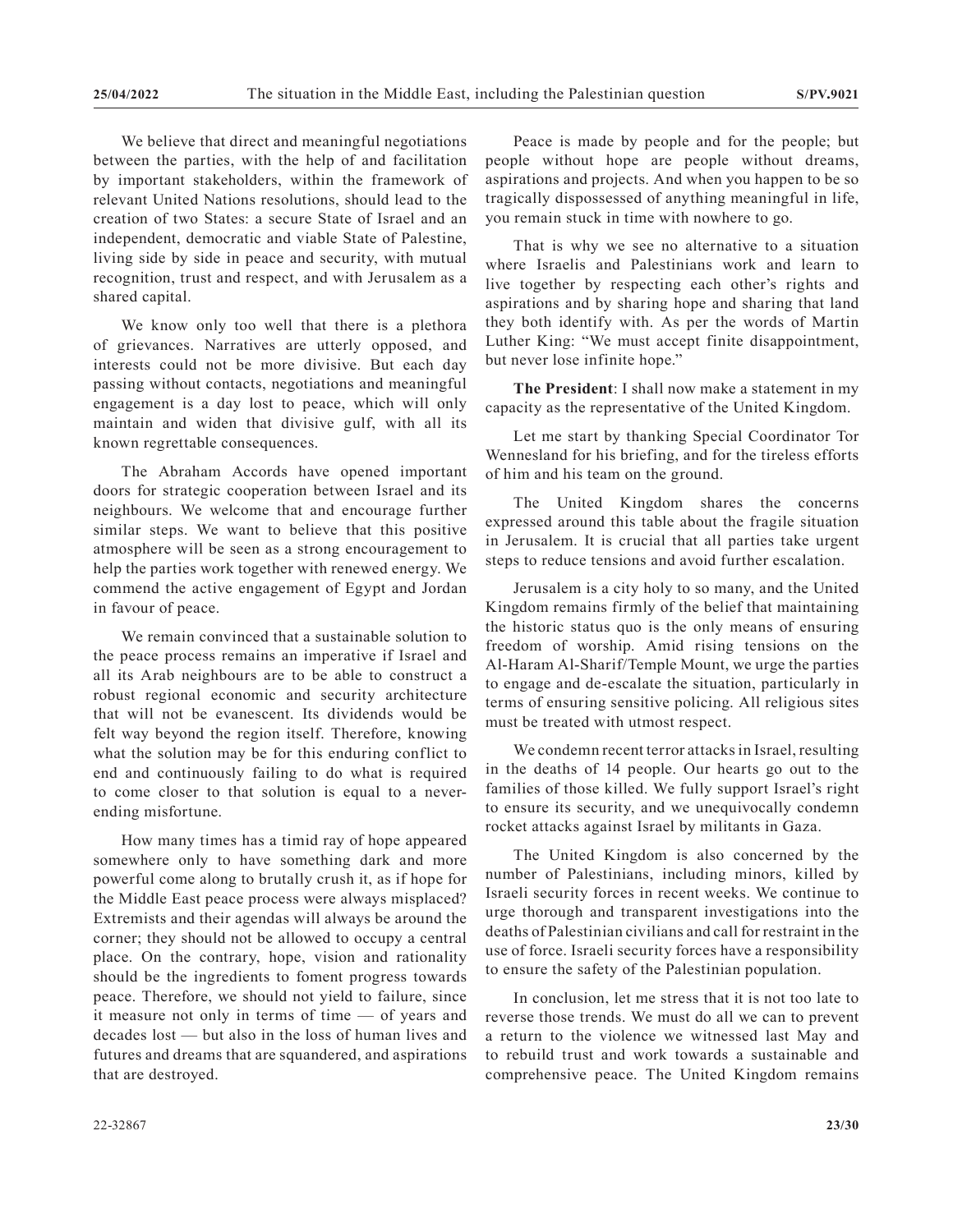fully committed to a two-State solution and to playing its part in efforts to that end.

I now resume my functions as President of the Council.

I wish to remind all speakers to limit their statements to no more than four minutes in order to enable the Council to carry out its work expeditiously. Flashing lights on the collars of the microphones will prompt speakers to bring their remarks to a close after four minutes.

I give the floor to the representative of Jordan.

**Mr. Al Omoush** (Jordan) (*spoke in Arabic*): At the outset, I congratulate you, Madam President, on the friendly United Kingdom's assumption of the presidency of the Security Council for this month. I also thank Mr. Tor Wennesland for his briefing.

The dangerous Israeli escalation at the Al-Aqsa Mosque/Al-Haram Al-Sharif requires international coordination to prevent any illegal escalating measures aimed at altering the historical and legal status quo in Jerusalem. The storming of the Al-Aqsa Mosque by the Israeli army and police in recent days, which led to injuries among worshippers and the arrest of hundreds, is a dangerous and condemnable escalation that threatens to ignite tensions. Those incursions have caused a major rift in the most basic rules of coexistence in the holy land.

Israel, the occupying Power, bears responsibility for what is happening in Jerusalem. It must respect the legal and historical status quo, abide by the provisions of international humanitarian law and international law related to the duties of the occupying Power and not attempt to infringe upon basic principles, especially with regard to the historical status quo at Muslim and Christian holy sites, in particular in the Al-Aqsa Mosque/Al-Haram Al-Sharif, all of which fall under the historical Hashemite custodianship.

In that vein, we stress that the Jordanian administration of the Jerusalem Islamic Waqf is the only entity authorized under the provisions of international humanitarian law to manage all the affairs of the Al-Aqsa Mosque in its entirety, amounting to 144,000 square metres. Comprehensive calm should be maintained, which requires Israel to respect the legal and historical status quo of the Al-Aqsa Mosque/Al-Haram Al-Sharif and to find a genuine political horizon that guarantees the fulfilment of all the legitimate rights of

the brotherly Palestinian people on the basis of the two-State solution.

The Hashemite Kingdom of Jordan has recently engaged with our Palestinian brothers and other international actors, including Israel, the United States of America and major European countries, within the framework of Jordan's efforts and ongoing role in protecting Islamic and Christian holy sites, to restore and maintain a comprehensive calm and to prevent further escalation, which would have significant consequences for security and stability in the region as a whole.

In the context of Jordan's efforts to maintain calm and respect for the historical and legal status quo in Jerusalem, we demanded that Israel take a number of measures that it was hoped would contribute to preventing clashes, including, but not limited to, allowing free access for Muslim worshippers to the Al-Aqsa Mosque/Al-Haram Al-Sharif, lifting the restrictive barriers to Jerusalemites and the people of the West Bank and removing all restrictions aimed at limiting the right of Christians to free and unhindered access to the churches of the Old City, especially the Church of the Holy Sepulchre. Israel, the occupying Power, should not obstruct the administration of the Jerusalem Islamic Waqf and should enable it to perform its duties, including with regard to controlling security inside Al-Haram Al-Sharif and access to the site.

Finally, the historical Hashemite custodianship is a duty and a responsibility that the Hashemite Kingdom of Jordan will perform with all its resolve, capabilities and means in a way that supports the right of Palestinian brothers and sisters to obtain their legitimate rights, in particular their right to self-determination and the establishment of their independent sovereign State within the 4 June 1967 lines, with East Jerusalem as its capital.

**The President**: I now give the floor to the representative of Lebanon.

**Mr. Jardali** (Lebanon): I thank you, Madam President, for organizing this open debate at such an important time when our collective resolve is being tested around the world.

This month was supposed to be a special month for the three Abrahamic religions: Islam, Christianity and Judaism. The three religions were supposed to engage in a holy and peaceful celebration. But, during this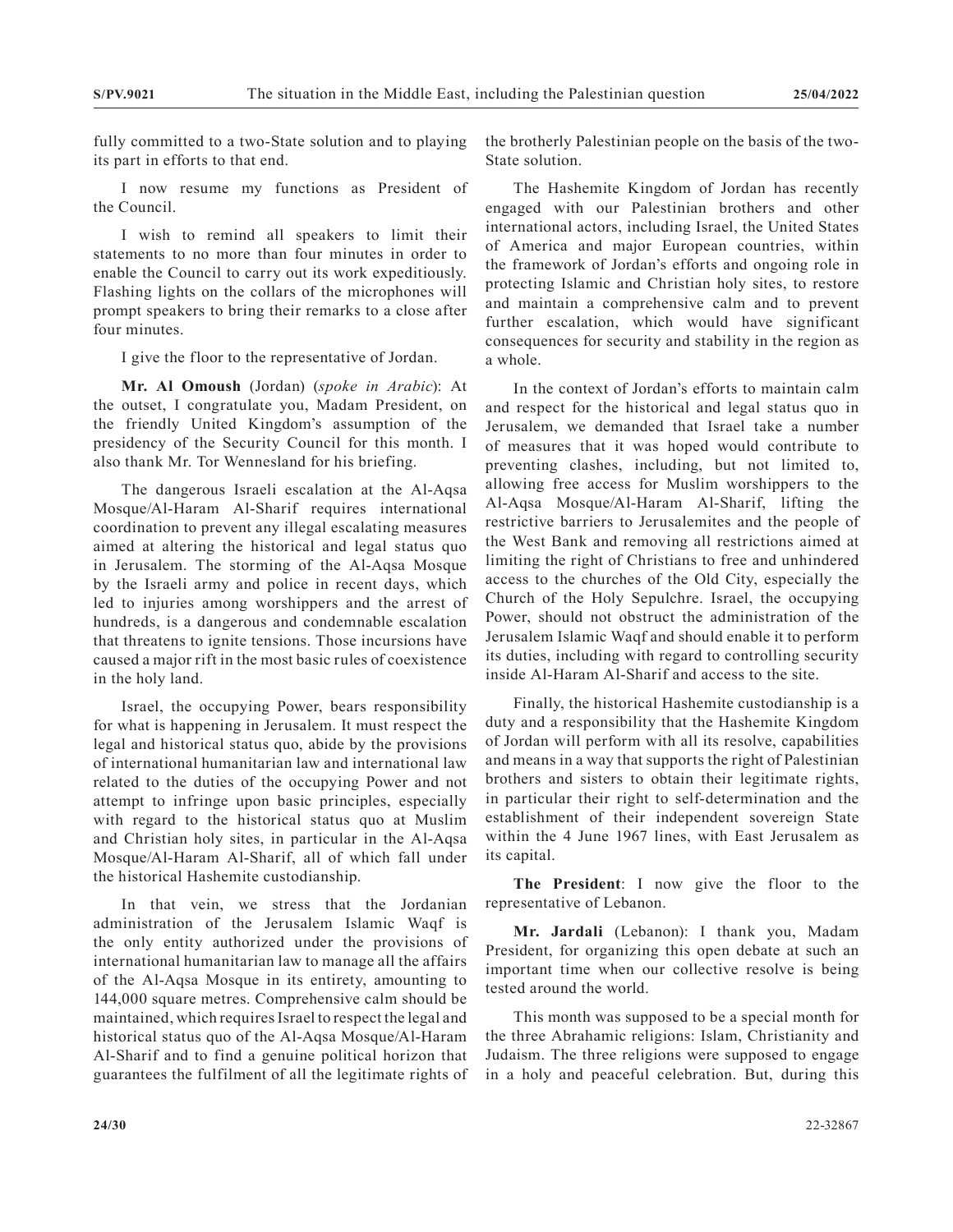holy month of Ramadan and Easter, which Palestinian Orthodox Christians celebrated yesterday, Palestinians were subjected to a dangerous escalation of violence and a campaign of violations of their religious and human rights through continuous Israeli attacks on their holy places, in contravention of the Fourth Geneva Convention.

The Israeli occupying forces carried out several incursions on the Al-Aqsa/Al-Haram Al-Sharif holy site, injuring and detaining hundreds of worshippers. Israel's repeated provocations stoked religious tensions. We call on the Security Council to uphold its responsibility and to take immediate measures to protect the Al-Aqsa Mosque from the repeated attacks by Israel and settlers and to ensure that Israel respects international law.

Israel is trying to unilaterally and illegally change the legal and religious status of the holy places in Jerusalem by gradually creating facts on the ground. Lebanon rejects any attempt to change the current legal and historic status of the Al-Aqsa Mosque, and we warn that such a step incites only more violence and conflict.

Preserving and respecting the legal and historic status of the Al-Aqsa Mosque/Al-Haram Al-Sharif, restoring the situation to that prior to the 2000 period and respecting the fact that it is a Muslim religious prayer site and that visiting it is organized by the Islamic Waqf, which is administered by the Jordanian Islamic Ministry of Awqaf, the legal administrator of the affairs of the holy Haram, are very important for peace in the city.

Israeli violations of Palestinian rights are taking place across the occupied Palestinian territories. The Israeli occupying forces are raiding neighbourhoods and killing and assaulting Palestinians, including women and children. Such violations in Jerusalem, settlement activities and the forced displacement of Palestinian families from their homes and lands continue unabated. All those actions are in contravention of the Charter of the United Nations and United Nations resolutions, especially resolutions 252 (1968), 267 (1969), 476 (1980), 478 (1980) and 2334 (2016).

All of this is happening at a time when Israel has closed all avenues and extinguished all hopes for a political solution based on international legality, the two-State solution and self-determination for the Palestinian people. The Palestinian State is becoming more difficult to establish because of the continued Israeli settlement policies and the deeply entrenched occupation. The legal basis for a solution is enshrined in a series of United Nations resolutions, from resolutions 242 (1967) and 338 (1973) to the latest resolution 2334 (2016), and the Arab Peace Initiative, which was adopted in 2002 during the Arab summit in Beirut, which called for a just and comprehensive peace in the Middle East based on the Israeli withdrawal to the 1967 borders, the establishment of a Palestinian State, with East Jerusalem as its capital, and a just solution to the Palestinian refugee problem, in accordance with General Assembly resolution 194 (III). There is a need for a real commitment from the international community to ending the occupation, protecting the Palestinian people and endorsing a settlement to this conflict.

The Lebanese Government continues to work to address the multifaceted crisis facing the country. The staff-level agreement reached between Lebanon and the International Monetary Fund earlier this month is an important step towards that objective. Food insecurity, coming on the heels of a debilitating political and financial crisis and a cruel pandemic, is more than the Lebanese people can endure. Lebanon, along with many other developing countries, is being severely impacted by the rise in essential food and commodity prices.

The triple crisis of food, fuel and finance is affecting the whole world, but developing countries, countries in debt and vulnerable countries that are in conflict are especially impacted by that crisis. The risk of hunger and famine is looming large in some parts of the world. The international community needs to work together to solve the global crisis. It cannot be solved by countries on their own. Solidarity is needed now more than ever to face that growing challenge.

In few weeks from now, on 15 May, Lebanon will hold its parliamentary elections, with the Lebanese diaspora voting a week earlier, on 8 May. The Government is committed to guaranteeing a smooth electoral process. There are a record number of women running in the elections, pointing to the active role that women are increasingly playing in Lebanon's political, economic and social life. Observers from regional and international organizations have been invited to help to contribute to an inclusive and transparent process.

The upcoming elections are important to resetting the political dynamism and infusing the system with a new momentum for an energized political life that brings about reform and breathes new life into the country.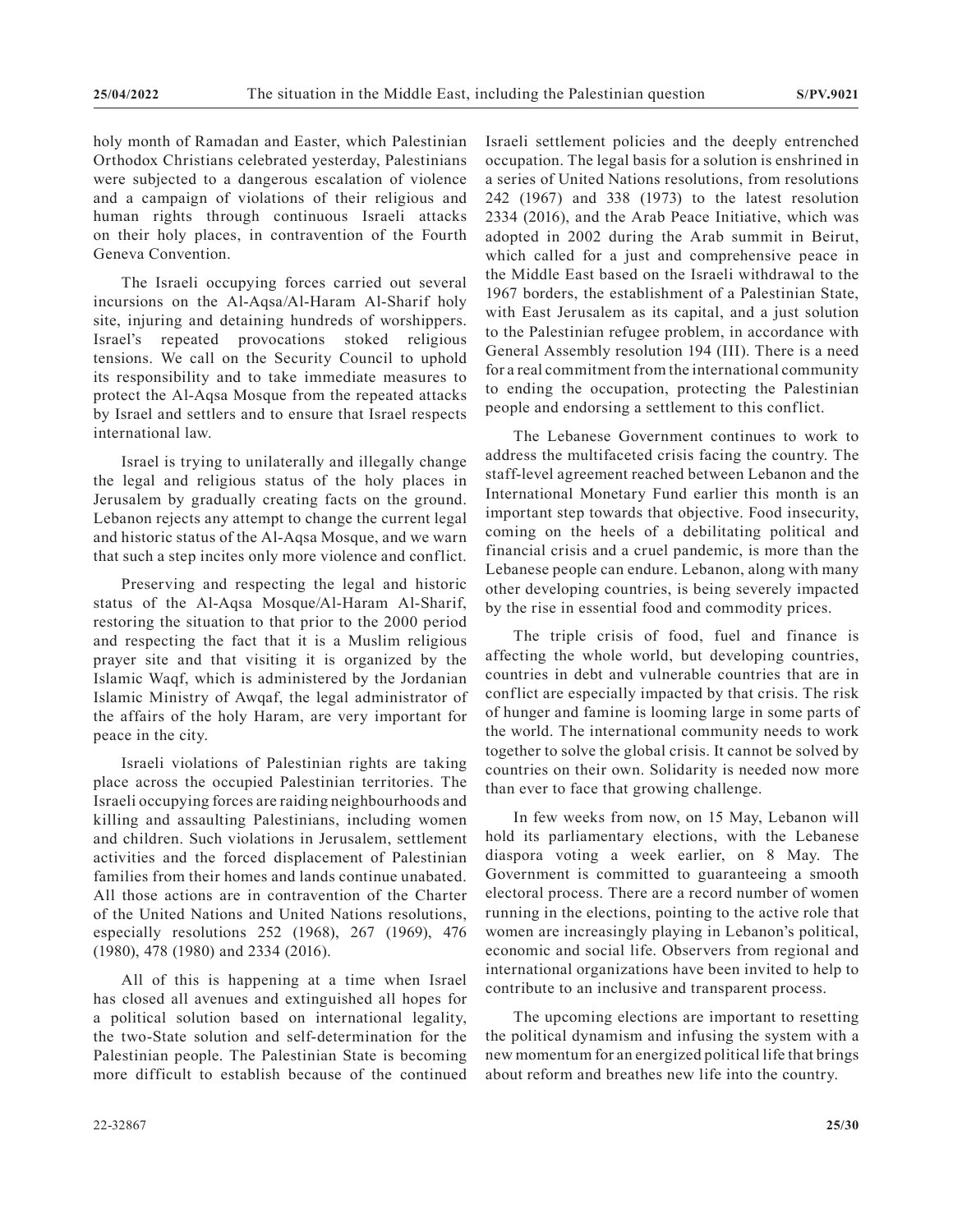Lebanon welcomes the appointment of the new Head of the United Nations Interim Force in Lebanon (UNIFIL), Major General Aroldo Lázaro Sáenz, who took up his duties in February, and pays tribute to his predecessor, Major General Stefano Del Col, for his dedication, work and accomplishments.

We cannot stress enough how invaluable UNIFIL has been for the stability, peace and security in southern Lebanon. Its role in de-escalating and reducing tensions and in preventing any miscalculation or escalation along the Blue Line remains indispensable. That role is all the more important in the context of the daily Israeli violations of Lebanon's sovereignty and territorial integrity, which violate resolution 1701 (2006) and increase tensions in the area, thereby threatening peace and security. We reiterate our call on the Security Council to put an end to such Israeli violations, and we reiterate Lebanon's commitment to the implementation of resolution 1701 (2006) in its entirety.

The economic crisis that Lebanon is facing has also hit the Lebanese Armed Forces, a critical element of the country's stability, hard. Lebanon is particularly grateful to UNIFIL for its provision of additional non-lethal material and logistical support to the Lebanese Armed Forces, in line with paragraph 11 of resolution 2591 (2021).

Due to the critical role that that support played in helping the Lebanese army continue its work in implementing resolution 1701 (2006) and preserving peace and security in the South, Lebanon asked the Security Council, in a 15 March letter, that this organ consider extending that support for one more year.

We hope that the Council will look favourably on this request and continue to support the partnership between UNIFIL and the Lebanese army in their quest for a more peaceful Lebanon and region.

**The President**: I now give the floor to the representative of Egypt.

**Mr. Mahmoud** (Egypt) (*spoke in Arabic*): Allow me at the outset, Madam President, to congratulate you on your assumption of the presidency of the Security Council this month. We wish you success in that endeavour. Allow me also to thank Mr. Tor Wennesland, Special Coordinator for the Middle East Peace Process, for his briefing.

Our meeting today is being held as a dangerous and unfortunate escalation has been taking place on the occupied Palestinian territories in the past few weeks. Israel insists on disregarding resolutions of international legitimacy, mainly Security Council resolutions, especially resolution 2334 (2016), particularly in East Jerusalem. Radical Jewish groups are storming into Al-Aqsa Mosque under the protection of Israeli occupying forces on a daily basis during holy Ramadan. That scenario is reminiscent of last year's developments, which led to hundreds of martyrs and injuries.

Egypt condemns the raid by Israeli forces of the holy Al-Aqsa Mosque and the violence against Palestinians. We stress the need for all parties to show restraint and fully protect Muslim worshippers, who must be allowed to practice their prayers in the mosque, which is a purely Muslim landmark. Once again, Egypt rejects violence and instigation in all their forms, including the calls to raid the holy Al-Aqsa Mosque during Ramadan. We warn that such actions could jeopardize stability and security in occupied Palestinian territories and the region as a whole.

The continual attempts to Judaize East Jerusalem and the attempts by occupation forces to control the city and change the legal and historical status of holy sites augur a very dangerous escalation. That is a violation of the Al-Aqsa Mosque, the first of the two kiblahs and the third of the two holy mosques.

Egypt reaffirms the need to respect the status quo in the holy sites of the city, which are under the custodianship of the brotherly Hashemite Kingdom of Jordan. It is important to respect freedom of religion, ensure access to the Al-Aqsa Mosque, release the detainees and put an end to the violence and unilateral measures taken by the occupation forces in the city.

All Islamic and Arab committees related to Al-Quds must be upheld, especially Al-Quds Islamic Committee chaired by King Mohammed VI and the Al-Quds Arab Committee chaired by Jordan. Moreover, all unilateral measures in the West Bank must stop, namely, settlement expansion, including in East Jerusalem; attempts to expel Palestinian families from the Sheikh Jarrah and Silwan neighbourhoods; and the demolition of Palestinian homes and structures.

It is also important for the occupation forces and settlers to stop targeting unarmed Palestinians, especially children, end the blockade on Gaza and facilitate reconstruction. In that regard, Egypt continues to support reconstruction in Gaza, as Egyptian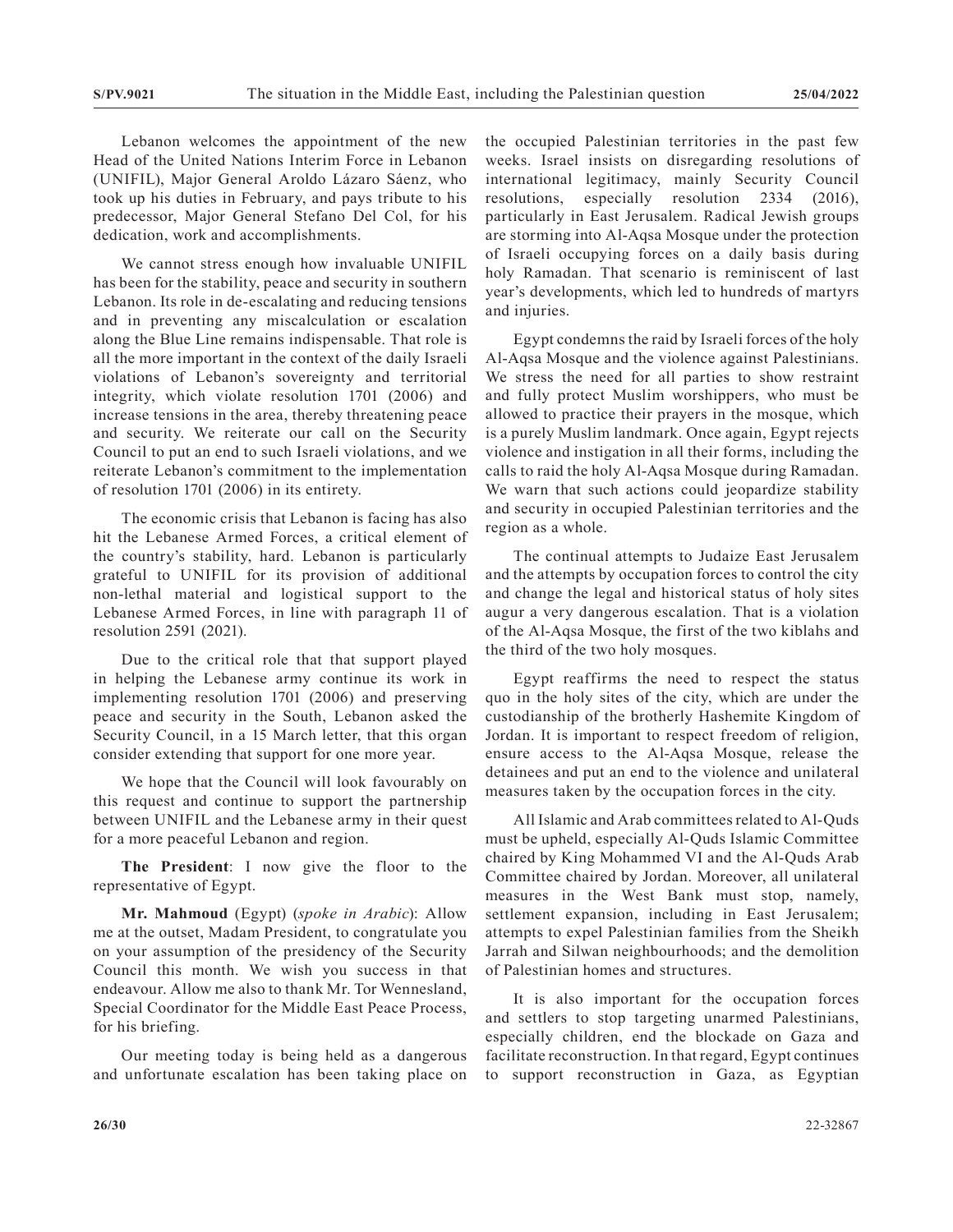companies are implementing projects to alleviate the suffering of Palestinian citizens. We have invested \$500 million in Gaza.

Egypt continues to work with international and regional partners to ensure an environment conducive to the resumption of negotiations between the two sides, in line with the agreed international terms of reference, the Arab Peace Initiative and the two-State solution, across the lines of 4 June 1967. Egypt took part in the Munich Group meeting on 19 February, which issued a statement stressing, among other things, the need for both sides to resume negotiations, put an end to unilateral measures that impede the two-State solution, preserve the legal and historical status of the holy sites, and support and fund the United Nations Relief and Works Agency for Palestine Refugees in the Near East. Egypt is making every effort to contain the current escalation, in cooperation with the two sides and active regional players.

At the regional level, Egypt continues to support efforts to ensure a comprehensive settlement of the Yemeni crisis that meets the aspirations of the brotherly Yemeni people. We reaffirm our support for the efforts of the Secretary-General's Special Envoy for Yemen. We look forward to seeing him succeed in reaching a comprehensive settlement of the crisis through a political solution that preserves the unity, sovereignty and independence of Yemen and ends the human suffering of the brotherly Yemeni people, in line with the relevant terms of reference.

We welcome the establishment of the Presidential Council in Yemen to complete the transitional period. That is an important development that we hope will restore safety and stability and lead to a consensus among Yemenis to resolve the crisis.

We also welcome the announcement by the Special Envoy of a two-month truce in Yemen. We hope that it contributes to a comprehensive settlement of that crisis. We stress the need for the Security Council to play a more effective role in the crisis to push for a political settlement, ensure a ceasefire and fight terrorism and illicit armed groups.

With regard to the situation in brotherly Libya, Egypt is closely following the latest developments. We continue to support efforts to achieve stability and hold the postponed presidential and parliamentary elections as soon as possible. In that regard, Cairo hosted a meeting from 13 to 20 April on the constitutional track between the House of Representatives and the High Council of State, which was sponsored by the United Nations Support Mission in Libya and attended by the Special Representative of the Secretary-General. That meeting was aimed at helping our Libyan brothers agree on the constitutional track in order to hold presidential and parliamentary elections, in line with Security Council resolutions and the outcomes of the Paris and Berlin meetings as soon as possible.

We commend the progress made in the first round of the Cairo meetings towards a consensus among Libyans on the constitutional basis. Egypt is in contact with the various parties in Libya and has consistently reaffirmed the need to preserve the ceasefire. We urge all parties to de-escalate and avert a return to violence. We call on all international parties concerned to spare no effort to ensure the success of a Libyan-led, Libyanowned political solution. That requires an agreement among the Libyans themselves, first and foremost, and respect for Libyan institutions and their roles.

In conclusion, Egypt reaffirms that the only way to achieve security, stability and peace in the Middle East is by liberating all Arab territories occupied since 1967 and fully respecting the resolutions of international legitimacy and the principles of the Charter of the United Nations, especially respect for the sovereignty and territorial integrity of States and non-interference in their internal affairs.

**The President**: I now give the floor to the representative of Algeria.

**Mr. Larbaoui** (Algeria) (*spoke in Arabic*): The Council is meeting today, as it has done for decades, to discuss the situation in the Middle East, at the heart of which is the Palestinian question. We are doing so days before the seventy-fourth anniversary of the Nakbah of a people whose only fault is rejecting the occupation of their land and calling for their right to self-determination and the recovery of their legitimate rights, like the other peoples of the world.

The Council is also meeting today at a time when the Israeli occupation forces are continuing their brutal attacks on unarmed Palestinians in occupied Jerusalem and around the Al-Aqsa Mosque. Settlers also continue to storm the Mosque. Those raids have led to the deaths and injuries of hundreds. Settlers continue to prevent worshippers from practicing their religion. They continue their provocations against Muslims around the world during this holy month of Ramadan.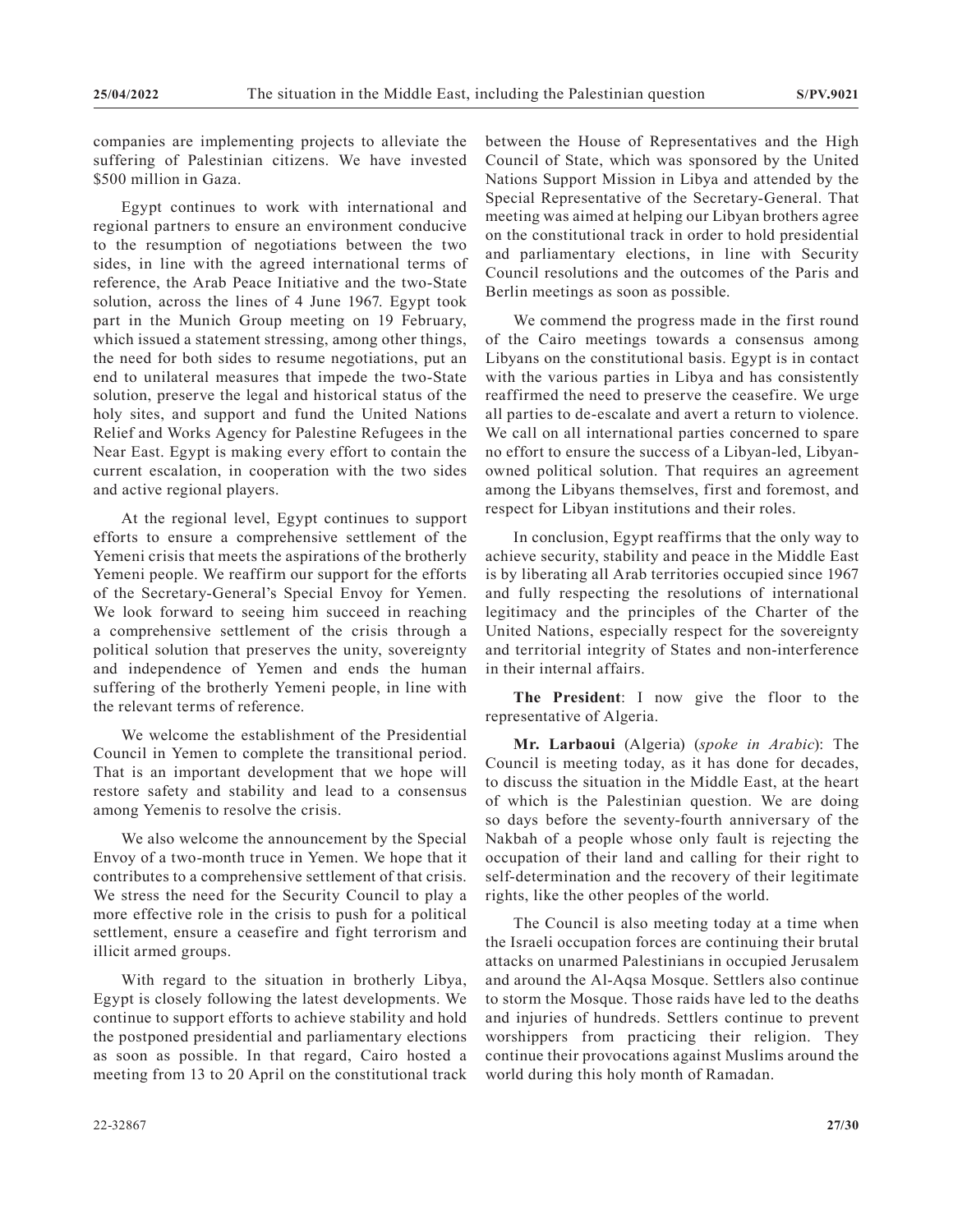Such despicable practices are very dangerous to the region. They are a threat to peace and security in the region. They are a flagrant and blatant violation of human rights and basic freedoms, including the freedom of religion, which is legally guaranteed by all laws.

At a time when the international community is unable to implement its resolutions, the Israeli occupation continues with its settlement policies and with its systemic work to impose the status quo and change the legal and historic status of the Al-Aqsa Mosque. They continue to Judaize Islamic holy sites in Al-Quds Al-Sharif in a blatant violation of international law.

Following the brutal attacks on our brothers in Jerusalem and at the Al-Aqsa Mosque, our President, Mr. Abdelmadjid Tebboune, made several phone calls to international parties in an attempt to put an end to those attacks. In his statement to the Secretary-General a few days ago, he stressed the need for the international community, especially the Security Council, to shoulder its responsibilities and take urgent and effective steps to end those attacks and violations carried out by the occupying Powers. The attacks have been ongoing over the past 55 years. He called for protecting the brotherly Palestinian people and their holy sites and ending their suffering and injustice, which has prevented generations of Palestinians from enjoying their basic rights, especially their right to self-determination, by ending the occupation of the territories of the State of Palestine.

Our President also said that the credibility of the United Nations and the Security Council is often tested by the violence and persistence of Israel to impose the status quo, which aggravates the legitimate fears of a people who believe in the international community and justice.

In the face of such violations against the brotherly Palestinian people, the United Nations must adopt strong and firm response, thereby providing the necessary protection to unarmed civilians and their holy sites. That response must meet their legitimate right to establish an independent State with East Jerusalem as its capital, in line with relevant Security Council resolutions and the Arab Peace Initiative.

Algeria once again condemns the systemic and repetitive attacks and violations against the Palestinian people, especially in East Jerusalem. We call upon the international community to put an end to such practices because, if they continue, they will block all prospects for a political settlement due to the intransigence of the occupation authorities. That — God forbid — would lead to an explosion in the region and further desperation among the Palestinian people, especially among young people, thereby extinguishing any remaining hope for reviving the peace process in the region.

We reaffirm Algeria's full solidarity with the brotherly Palestinian people. We will continue to support their legitimate question to recover their legal and inalienable rights, namely, their right to establish an independent State, with East Jerusalem as its capital. A just and final peace can be achieved only when the international community, specifically the Security Council, shoulders its legal and historic responsibilities and compels the occupying Power to end its occupation of the Palestinian territories and enable the Palestinian people to enjoy self-determination, and liberate all the occupied Arab territories, including the Syrian Golan.

**The President**: I now give the floor to the representative of Turkey.

**Mr. Sinirlioğlu** (Turkey): I thank you, Madam President, for convening this meeting, and I welcome the briefing by the Special Coordinator.

For all Muslims around the world, including in Palestine, Ramadan is the holiest of all months — a time that should be defined by nothing but peace and calm. Yet what we have seen thus far in Jerusalem has only increased tensions and is deeply concerning.

Since the beginning of Ramadan, many civilians, including children, lost their lives as a result of the operations of the Israeli security forces in the West Bank. More than 400 Palestinians were injured during the events in the West Bank and the Al-Aqsa Mosque. The intervention of the Israeli security forces towards the Muslims present at the Al-Aqsa Mosque for prayers on 15 April was unacceptable, and we strongly condemned it. We reiterate our calls for restraint during this holy month of Ramadan, which also coincided with the Jewish Passover. Further provocations and threats against the status and sanctity of the Al-Aqsa Mosque must be prevented.

We also condemn the recent terrorist attacks in Israel. Maintaining calm during this sensitive period is critical. We take note of the decision of the Israeli authorities to close the Al-Aqsa Mosque to non-Muslims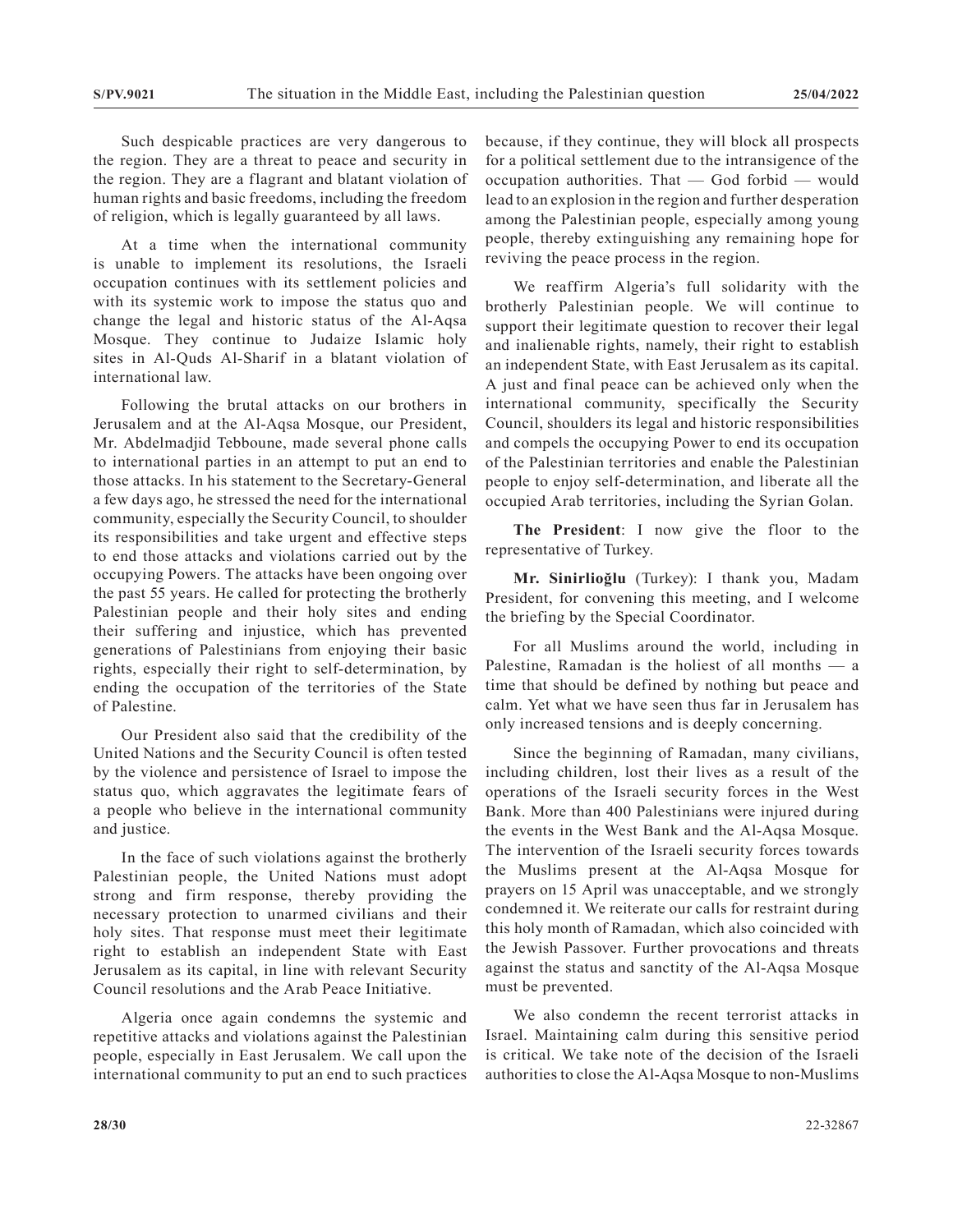until the end of Ramadan as a step in the right direction and towards restoring calm, especially in Jerusalem.

President Erdoğan has been in touch with Palestinian President Abbas, Israeli President Herzog and Jordanian King Abdullah II ibn Al Hussein, as well as with the Secretary-General, in order to contribute to efforts to secure calm in the region. He will resolutely continue those efforts.

What is essential, however, is to move beyond addressing the periodic tensions and escalations and to focus instead on the resolution of the Israeli-Palestinian conflict. That is the only way to achieve lasting peace and stability in the region. In that connection, there is no alternative to a two-State solution based on the established parameters.

Millions of Palestinian refugees rely on the life-saving assistance of the United Nations Relief and Works Agency for Palestine Refugees in the Near East (UNRWA). It is essential that its services continue to be provided in a sustainable, predictable and uninterrupted manner. Turkey will continue to support UNRWA's vital work, both financially and politically. We look forward to hosting its Commissioner-General soon in Turkey for comprehensive discussions. Meanwhile, it is imperative that we follow through with our collective responsibility to support the Palestinians in their endeavours to overcome the injustices and challenges they face.

Economic and humanitarian steps are important, but not enough to bring peace. There is an urgent need to address the root causes of this conflict. It is important that both sides continue to work on a variety of confidence-building measures in order to prepare the ground for the revival of peace negotiations. The United Nations should also play the critical roles it has assumed, including as a member of the Middle East Quartet.

I would like to end by reiterating Turkey's unwavering support for the Palestinian people in reaching their long-delayed right to live in a sovereign and independent State of Palestine, based on the 1967 borders and with East Jerusalem as its capital.

**The President**: I now give the floor to the representative of Morocco.

**Mr. Kadiri** (Morocco) (*spoke in Arabic*): Allow me to begin by congratulating the United Kingdom on its presidency of the Security Council during the month of April. I appreciate its efforts in leading the work of the Council. I also wish to thank Mr. Tor Wennesland, Special Coordinator for the Middle East Peace Process, for his very important briefing.

We are meeting today in the light of fairly difficult circumstances — particularly in Jerusalem — for the Palestinian question due to the events that took place at the Al-Aqsa Mosque and the Mosque Esplanade. The situation at Al-Haram-Al-Sharif and the Al-Aqsa Mosque has recently evolved dangerously, and the Israeli occupation force has committed repeated provocations and violations during this holy month. The Kingdom of Morocco condemns that aggression against the Palestinian people and their holy sites and has called for putting an immediate end to them.

Unfortunately, the increase in the escalation of violence is the result of the impasse in the Middle East peace process, which is an additional element fuelling tensions and extremism, which in turn are creating further tensions and hate speech in the region as a whole. Indeed, they are widening the existing gap between Palestinians and Israelis and undermining prospects for restoring peace and security in the Middle East. That is why the Kingdom of Morocco, under the leadership of His Majesty King Mohammed VI, who chairs Al-Quds Committee of the Organization of Islamic Cooperation has strongly called for putting an end to all acts that could lead to further tensions.

His Majesty King Mohammed VI is committed to supporting the Palestinian question and defending the distinct status of Al-Quds Al-Sharif. Last Monday, His Majesty King Mohammed VI held a phone call with his brother His Majesty King Abdullah II, as the Hashemite Custodian of Jerusalem Holy Sites, to discuss the developments in Jerusalem and at the Al-Aqsa Mosque in the light of the incursions and aggression against holy sites and worshippers. Their Majesties considered that such an escalation could further fuel extremism, hatred and violence and could undermine all chances for reviving the peace process in the region. We would also like to pay tribute to the efforts of Egypt on the question of Palestine.

As Chair of the Al-Quds Committee, the King of Morocco has made every political and diplomatic effort to ensure maintaining the historical and legal status of the holy sites. In that context, in his joint declaration with Pope Francis during his visit to the Kingdom of Morocco on 30 March 2019, His Majesty